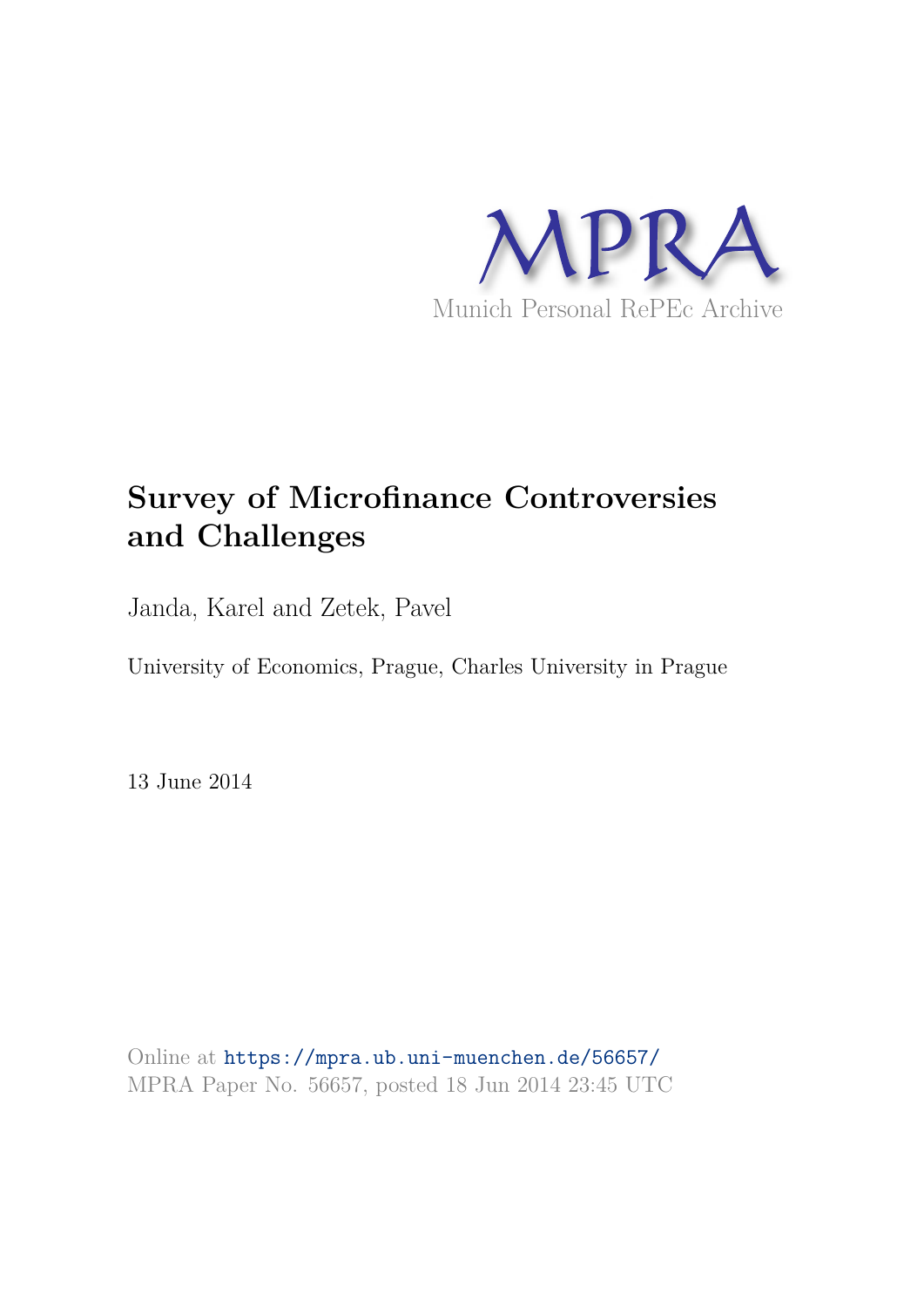# **SURVEY OF MICROFINANCE CONTROVERSIES AND CHALLENGES**

**Karel Janda***\**  **Pavel Zetek\*\***

#### Abstract

This survey article provides a brief but comprehensive overview of microfinance academic literature with emphasis on recent innovations, trends and efficiency. In particular, we focus on controversial issues of microfinance, such as commercialization, regulation, interest rate policy and the balance between outreach and performance of MFIs. In summary, the findings of the reviewed literature underline the great improvement in the microfinance field that, however, has not reached its full potential yet. At the same time, we outline potential risks and drawbacks which are being discovered along the way of microfinance development and maturing, many of which still waiting for more rigorous scholarly examination. The paper also contains an illustrative econometric model of the relation between social and financial efficiency.

#### Keywords

Microfinance, microcredit, efficiency, mission drift

JEL Classification

G21, O11, O12, O16

<sup>-</sup>\* Prof. Ing. Karel Janda, M.A. Dr. Ph.D.: Department of Banking and Insurance, University of Economics, Prague, W. Churchilla 4, 130 67 Praha 3, Czech Republic and Institute of Economic Studies, Charles University, Opletalova 26, 110 00 Praha 1, Czech Republic, Karel-Janda@seznam.cz.

Ing. Pavel Zetek: Department of Banking and Insurance, University of Economics, Prague, W. Churchilla 4, 130 67 Praha 3, zetekpavel@centrum.cz.

 The research leading to these results has received funding from the People Programme (Marie Curie Actions) of the European Union's Seventh Framework Programme FP7/2007-2013/ under REA grant agreement number 609642. The work on this paper was further supported by the Czech Science Foundation (grants 403/10/1235 and 402/11/0948) and by University of Economic, Prague (grant IG102023 and institutional support IP100040). Karel Janda acknowledges research support provided during his long-term visits at Toulouse School of Economics, Australian National University and University of California, Berkeley and the support he receives as an Affiliate Fellow at CERGE-EI, Prague. The views expressed here are those of the authors and not necessarily those of our institutions. All remaining errors are solely our responsibility.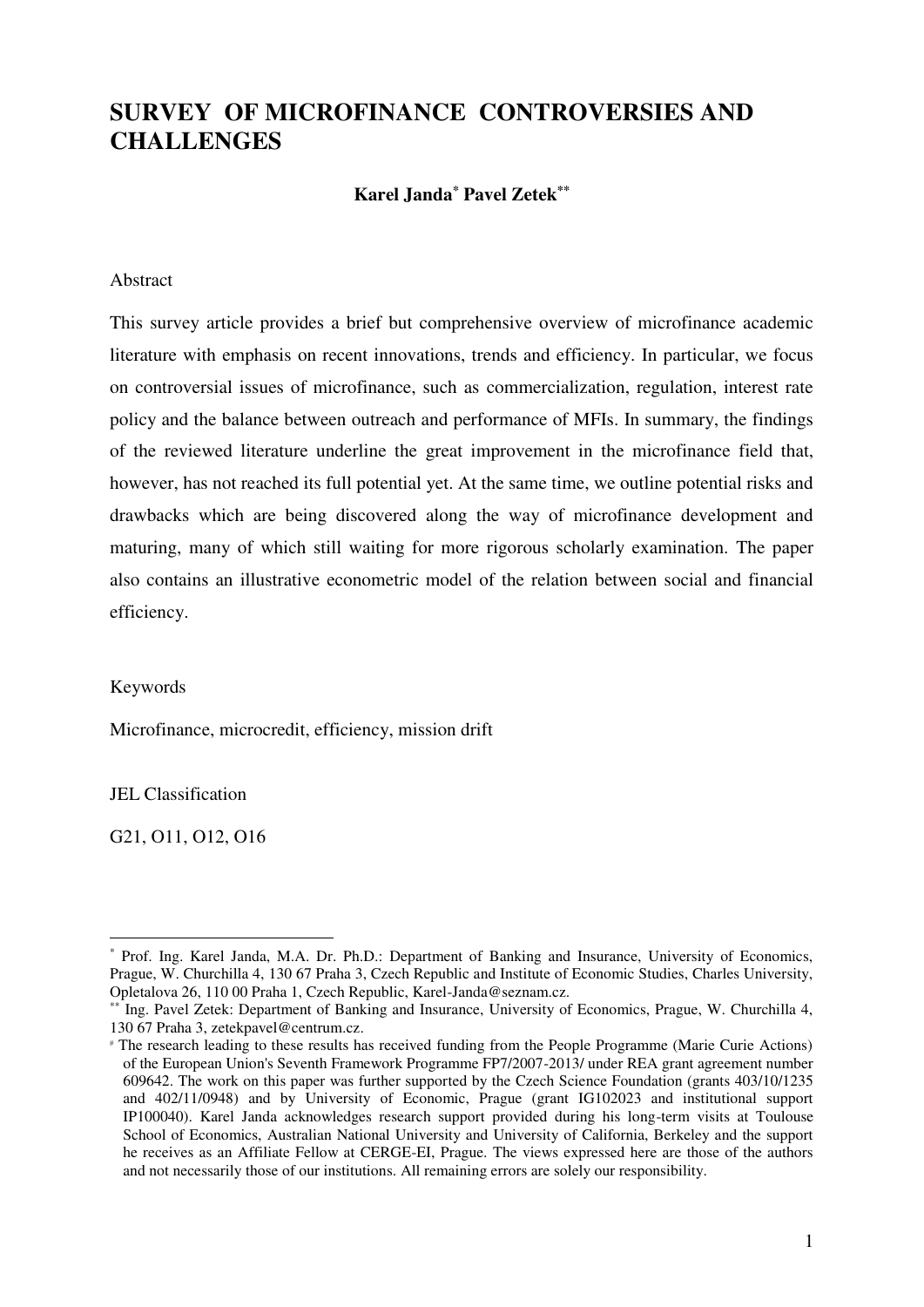# 1. INTRODUCTION

Governments, as well as the international organizations, struggle to lower the number of people who live at subsistance level or below it. Besides the subsidy or social programs for the low-income inhabitants, there is financial help based on microfinance services for more than 30 years now. Original target of the microfinance institutions (MFIs) - to offer lowcapacity credits for starting entrepreneurs with insufficient credit score or missing financial security was extended to other products such as microinsurance, saving or payments. MFIs administrated credits for 89 million clients in the price of 99 billion USD all over the world in 2012 (mixmarket.org). Although according to the evaluating Human Development Report for 2013 the percentage of the poorest - "core poor" - is relatively decreasing, nowadays, there are over 1.56 billion inhabitants who are not able to extricate themselves from the vicious circle of poverty.

The aim of this summarizing article is to continue in previous summarizing studies of Matin et al. (2002), Woller (2002) or Brau and Woller (2004) with the orientation to the basic developmental tendencies and controversial issues of microfinance in the world academic literature.

First, we will clarify why the microfinance has become so popular and what is their contribution in comparison with the direct financing. Then, we will summarize current innovative approaches connected to this sector and show why the general paradigm identifying microfinance as an effective instrument of decreasing poverty can be sometimes misleading. Another part will be focused on the general challenges that the microfinance industry is facing and that are not definitely answered by the existing theoretical or empirical studies. We will concentrate mainly on the matter of financial and social effectiveness where we will extend our existing conclusion to the empirical analysis applied on panel data. Finally, we will introduce the results of our research and generalize some findings for further possible research.

# 2. MICROFINANCE REVOLUTION

Long-time effort of many governments to solve the problems of the inhabitants living in the poverty led to many social programs which financed business activities of low-income people (usually farmers) in the developing countries. This business model of the direct financing, through state-owned banks, was proved to be very expensive and in the most cases ineffective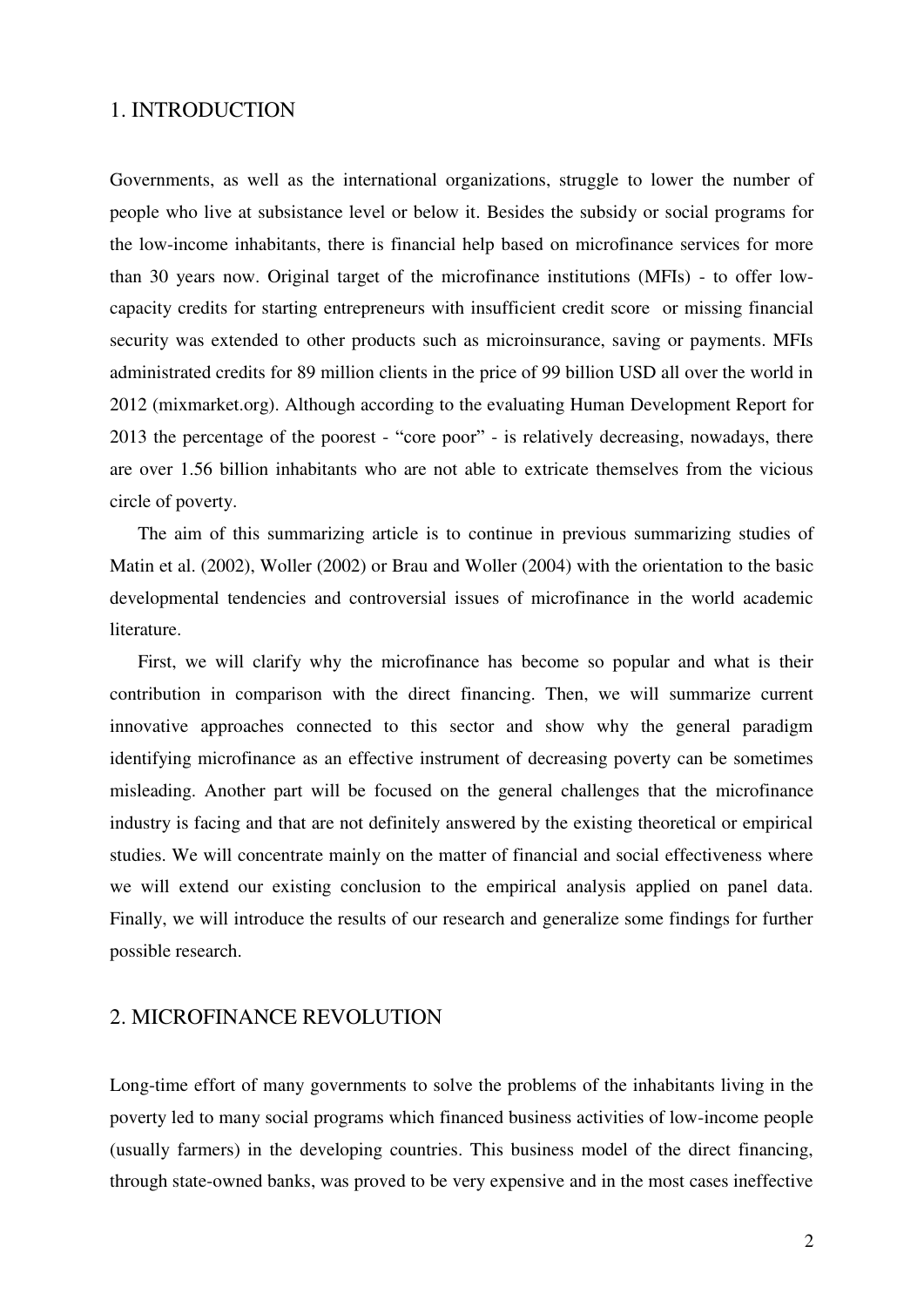(Cull et al., 2009). According to Helms (2006) the reason of failure of the direct financing is in insufficient emphasis of the government during the decisive process of the credit program which leads to the choice of the target object with the political connections or the higher income. Government loans are often understood as a donation by their receivers which leads to the effort to postpone their repayment. Another problem of the direct financing is the cost of the credit which is determined under the level of the market interest rate and it does not cover even the invested expenses. Finally, Helms (2006) is pointing out the lacking services (e.g. saving or payments) and unsatisfactory flexibility of the credit programs which are predominantly limited in their orientation to a particular sector, a region or a segment.

More complex solution to this problem was discovered around 1980 when Mohammad Yunus (the founder of Grameen Bank) introduced to the world a revolutionary approach in the financing method of the low-income inhabitants. Basis of this innovative microfinance product is in the low credit amount provided not to an individual but to a homogeneous group of people, usually to women (Morduch, 2000; Bauer et al., 2012). For the debtor there was an advantage that he/she could get higher credit, which he/she would not get as an individual applicant. MFIs have the possibility to reduce the risk of information asymmetry which is passed to the group members as well as the control of the term keeping of the provided credit.

The second important step was the change of the financial purpose. Projects aimed to the agriculture were temporarily replaced by group credits for financing small shops, handcraft shops and cattle farming with the aim to minimize the risks connected with credit repayment. These branches were proved to be more stable and less susceptible to seasonal variation than agriculture (Cull et al., 2009).

Realized changes in the debtor's financing brought high returns of repaid loans (up to 98 %), and also positive impact on the poor inhabitants (Morduch, 1999b; Khandker, 2005). The changes also convinced the government institutions to allocate high percentage of the public expenses into microfinance industry and support the social effectiveness of MFIs.

New stage of microfinance development financed from the public expenses shows that it will be unsustainable in the long term because it creates permanent stress on the state budget and even does not cover enough growing requirements on the financing sources of MFIs. There are determined the legislative rules in the individual countries which enable the transformation of the MFIs from the non-profit organizations to the profitable organizations. The reason for this is the effort to increase the financial effectiveness of these institutions and give the preference to financing with own sources, alternatively to use external sources on the interbank market.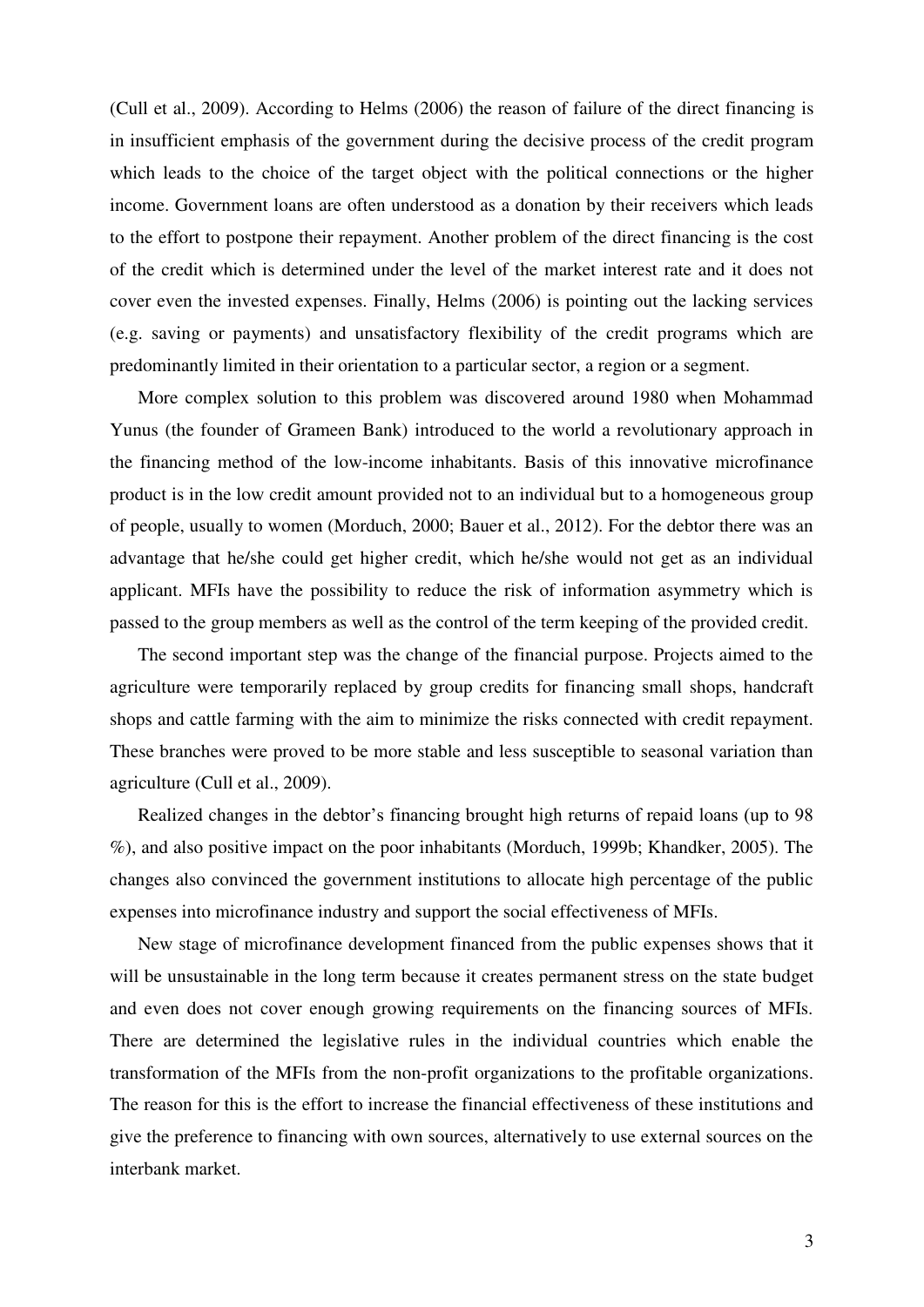The final effect of the changes mentioned above has a considerable share on the rapidity of the microfinance sector progress. The sufficiency of financing sources and appropriate legal regulation can be seen on the growing number of the MFIs. While in 2000 there were registered 221 MFIs, in 2012 their number rose up to 1055 (mixmarket.org). It is obvious from the Chart 1 that from the point of MFIs number is the biggest microfinance region Latin America and the Caribbean in the long term, followed by sub-Saharan Africa (Africa) and Asia. States of North Africa and the Middle East (MENA) show slower development, mainly due to the lacking capital, insufficient market transparency and religious and cultural traditions.



Chart 1: Overview of the number of the MFIs among individual regions

Note: EAP – East Asia and the Pacific, ECA – East and Central Asia, LAC – Latin America and the Caribbean, MENA – North Africa and the Middle East, SA – South Asia Source: mixmarket.org

Besides the growing number of MFIs, the microfinance market is getting larger (Chart 2). Since 2010 is the largest market in East Asia and the Pacific, followed by Latin America and the Caribbean (measured by the amount of the assets). The reason of this is China which strongly supports microfinance programs aimed mainly to the agriculture in the last three years. Local MFIs administrated assets in the total amount of 45 billion USD in 2012, out of this 93 % is held by four profitable MFIs.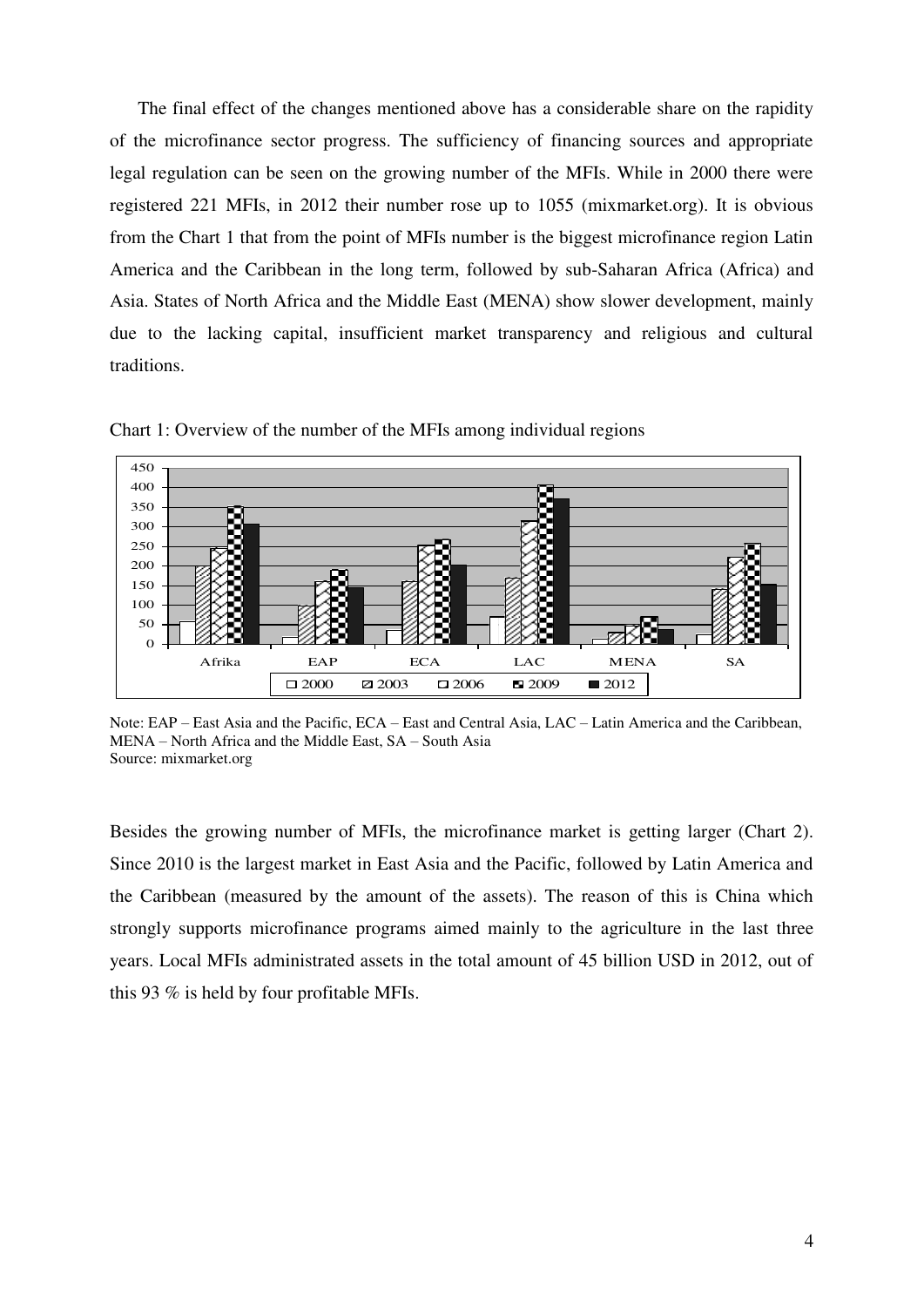



Note: EAP – East Asia and the Pacific, ECA – East and Central Asia, LAC – Latin America and the Caribbean, MENA – North Africa and the Middle East, SA – South Asia Source: mixmarket.org

The rapidity of the development of the microfinance industry is influencing also the new products and technologies which are in the most cases comparable to the bank sector. Despite this unquestionable success of microfinance, we will show in the following parts that innovations and trends which are currently the most distinctive on the microfinance market change microfinance culture dynamically and cannot be taken definitely as a positive step ahead.

# 3. TRENDS, INNOVATIONS, OR A PROBLEM?

More detailed analysis of the current trends in microfinance are in Sengupta and Aubuchon (2008), Kono and Takahashi (2010), Armendariz and Morduch (2010), or Barry (2012). We will try to partly generalize it, extend it and emphasize possible risks and deficiency which may appear in the future.

#### 3.1 COMMERCIALIZATION OF MFIs

The most distinctive controversial change is represented by the enormous growth in the numbers of profitable MFIs. These institutions are founded as profitable or many countries allow their transformation from the non-profit institutions. Such a big first transformation occurred in 1992 in Bolivia (BancoSol) and had immediately many followers all over the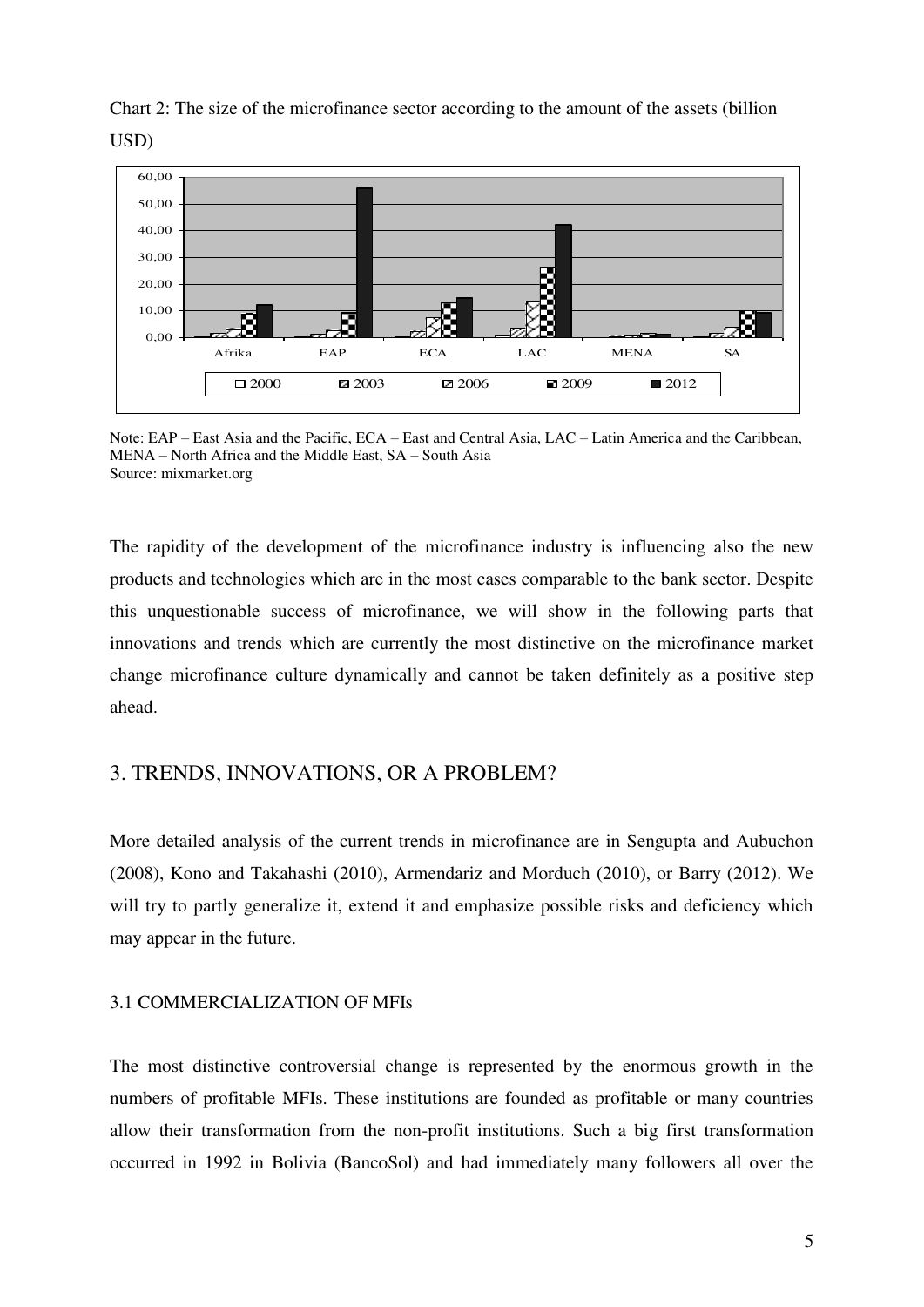world. Nowadays, there are around 463 profitable MFIs on the microfinance market administrating assets in the value of 104 billion USD. For the comparison, there were registered around 592 non-profit MFIs according to the mixmarket.org in 2012 all over the world and their assets were a little less than 27 billion USD.

The reason of the change of the MFIs proprietary structure consists mainly in the growth of the sources of the financial business activities, in the extension of the product portfolio, possibility of more rapid development or permission to the employees to be co-owners of the particular institution (Lauer, 2008; Chahine and Tannier, 2010). At the same time, authors are pointing out that the change of the proprietary structure can create a strong pressure on the social effectiveness, meaning the preference of the creditworthy debtors, or so called mission drift.

Coleman (2006) and Ghalib (2013) made a more detailed analysis of the portfolio quality of the chosen MFIs debtors in Thailand and Pakistan. The final results proves that even though credit offer leads to the increase of the living standards of the inhabitants, the target group did not consist of the very poor people but there were deliberately chosen the less poor clients. Ghalib (2013) discovers that the analyzed portfolios of the MFIs contain 40 % of the least poor and only 22 % of the poorest, so called core poor. The cause of the mission drift must be argued in the wider economical connections and we will study it in more detail in the section 4.5.

#### 3.2 NEW GENERATION OF THE PRODUCTS AND TECHNOLOGIES

Modern microfinancing is not bound today only to the need to finance business activities by means of credit but it also extends to the demand of saving products, or the solution of financial transactions with payments. Morduch (1999b) and Atkinson et al. (2013) discover that thanks to the combination of the credit and saving, it is possible to increase the payment moral of the debtor and also achieve higher probability of the credit repayment.

Innovative changes concern also the credit offer. Standard group credit is offered in different forms, usually varying in the number of members, form of the credit allocation, or possible security. At the same time, there are growing debtor numbers who use credit for nonspecific purposes. According to Karlan and Zinman (2010) is this type of the credit very beneficial for the debtors regardless of its higher price and non-business purpose. The last form is the credit offered to the individuals, not to the groups.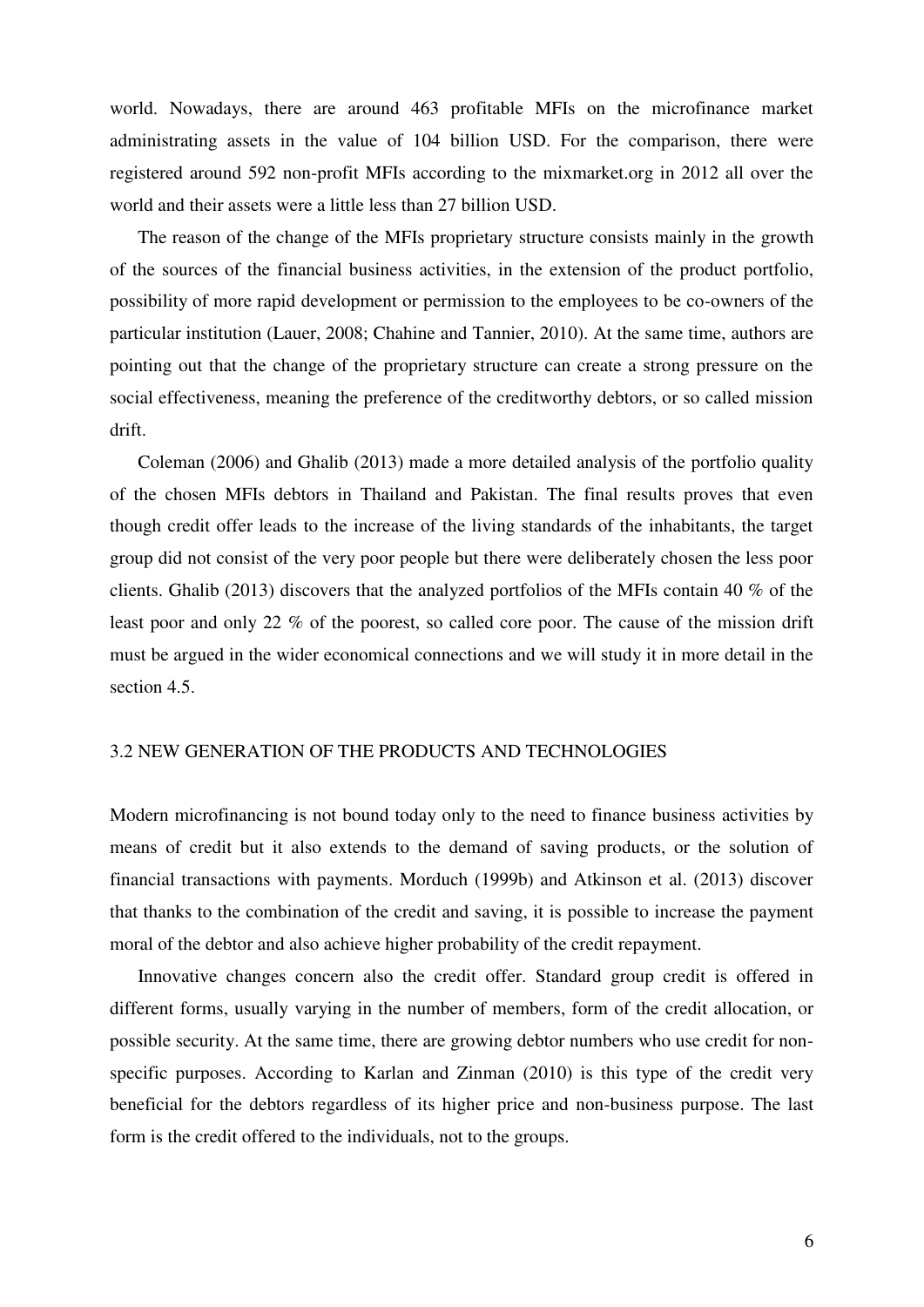Individual credit is popular mainly with the profitable MFIs due to its higher profitability and possibility to require better financial security from the debtor. Armendariz and Morduch (2000) state that while group credits are offered up to 1 000 USD, individual loans can be from 2 000 to 5 000 USD. This type of credit can create on the client's side unique opportunity to reach higher lever effect for the financing of his own intention and at the same time to reduce costs emerging from the necessity of the mutual control among the group debtors.

Growing demand for individual credits is judged critically by Cull et al. (2007), Hermes and Lensink (2007) and Mersland and Størm (2009). The authors agreed on the fact that MFIs providing individual credits have higher ratio of more creditworthy debtors in their portfolio and due to it they reach lower social effectiveness rate. Hermes and Lensink (2007) also warn that the demand for individual credits in more susceptible to the change of the interest rate than group credit.

Another innovation represents evaluation method of the credit applicants. There are started to be used a credit databases in some regions which are shared by the MFIs and they have better awareness of the debtor payment morale. Although among public there are concerns about higher initial expenses for creating databases, the most of the existing studies incline rather to their establishment (De Janvry et al., 2010; Van Gool et al., 2012).

Separate research field is the microinsurance. Even though existing studies does not pay much attention to the insurance products, we should remind the works of Werner (2009) or Biener and Eling (2011). Biener and Eling (2011) made the first more complex analysis with the use of Data Envelopment Analysis (DEA) model studying the effectiveness degree of the microinsurance programs in Africa, Asia and Latin America in 2004-2008. Their final findings recommend to offer this product more to the group than to the individuals due to the lower transaction costs expended on the risk minimization of the information asymmetry. Their study also revealed that the microinsurance is more lucrative for the profitable MFIs due to the more frequent usage of technological apparatus.

#### 3.3 COMPETITION

We will begin the overview of the existing conclusions concerning the competition among MFIs with the work of Mallick (2012) where was with the help of microfinance market analysis in Bangladesh discovered that the increasing number of the formal MFIs does not lead to an elimination of non-formal lenders (usurers), but on the contrary, it supports their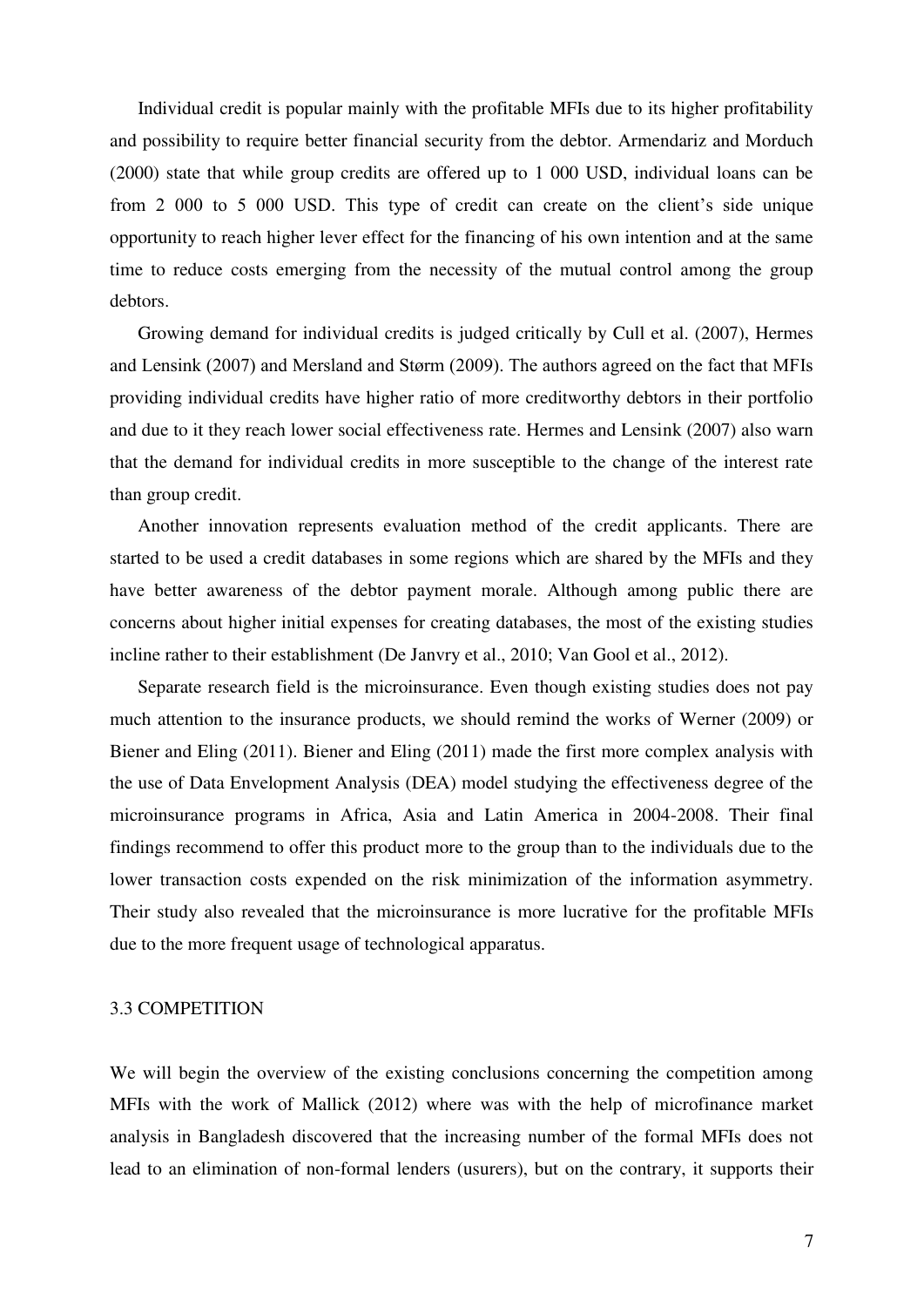expansion meaning the growth of their interest rate for the clients. Knight et al. (2009), Sodokin and Donou-Adonsou (2010), Vanroose and D´Espallier (2013) or Cull et al. (forthcoming) were discovering possible influence of the bank sector to the future development of microfinance industry. Whereas Knight et al. (2009) and Sodokin and Donou-Adonsou (2010) admit possible cooperation between MFIs and commercial banks, Vanroose and D´Espallier (2013) or Cull et al. (forthcoming) can see the space for the future development of MFIs more in the fields with insufficiently developed financial sector. Both studies admit in their recommendations that in the places with higher concentration of financial institutions are MFIs pushed to prefer low-income inhabitants.

The most controversial impact of the competition is seen by the experts in the relation to the clients. Sengupta and Aubuchon (2008) warn that with the growing competition among MFIs, there is not only the decrease of MFIs effectiveness (due to the lower subsidy) but also the decrease of debtor's payment morale. McIntosh and Wydick (2005) and McIntosh et al. (2005) are discovering in their findings that with the growing number of the MFIs, the clients have the tendency to lend money at more MFIs at the same time, alternatively they have less tendency to save. Overindebtedness is the consequence mainly of debtor's financial literacy and lacking credit databases in the most of microfinance regions. Finally, Guha and Chowdhury (2013) are pointing out the relation between overindebtedness and the credit price. While earlier studies of Fernando (2006) or Porteous (2006) admit the possibility of decrease of the credit rate interest, Guha and Chowdhury (2013) are concerned about the fact that higher risk associated with the overindebtness will push the MFIs to increase these rates.

#### 3.4 ALTERNATIVE FINANCIAL SOURCES

Initial development of the microfinance sector financed from the public sources is gradually substituted by the debt instruments, such as credits on the interbank market, bond issues or subordinate debt. Creditors are not only the governments of the particular countries but also international organizations, institutional investors, commercial banks or individual objects. In some regions prevails financing from the own sources or there are used client deposit. It is necessary for this purpose that the MFIs are subordinate to regulation of the central bank or other supervising bureau.

The subsidy purposefulness brings more rapid development according to Morduch (1999a) or Hudon and Traca (2011). In accordance with their opinion the subsidy policy should be proportional to the needs of MFIs and should not exceed a border where it shows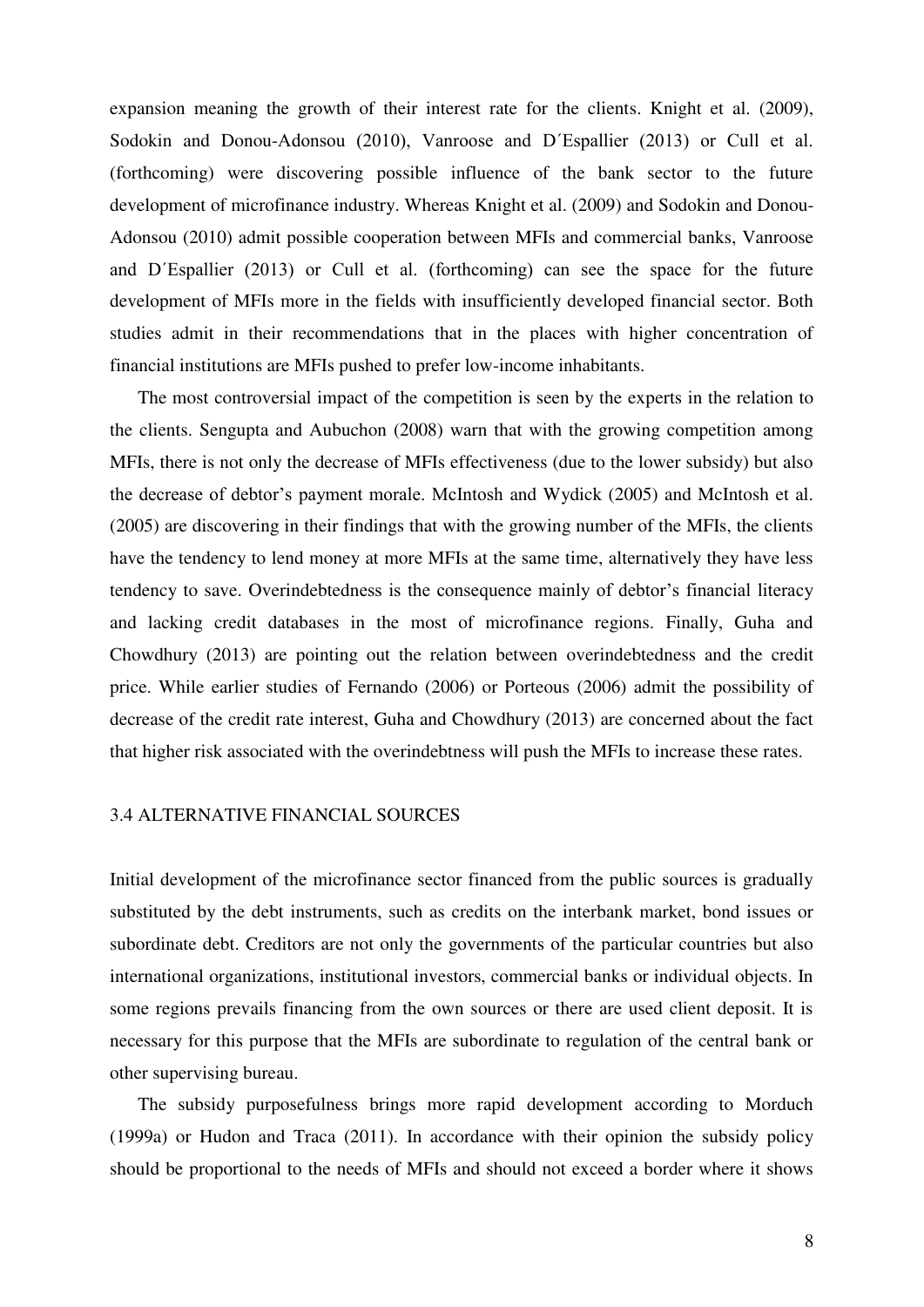ineffectiveness. According to D´Espallier et al. (2013) the worldwide lacking financial support is shown in the decrease of the social effectiveness. Most often it is the increase of client's interest rate, the more creditworthy debtors preference or decrease of women share in credit portfolios.

The second most important way of MFIs financing is external source. Besides the standard credit, bond issue or assets securitization, it is effective to get financial sources in the form of the public subscription share in a particular company. Quite recent IPO, in Mexico in 2007 (2 billion USD) and in India in 2010 (1.5 billion USD), surpassed all expectations and it ensured to the given MFIs the enormous growth of clients and also size of credit portfolio (Rosenberg, 2007; Chen et al., 2010). Critics are warning that these activities lead to the significant growth of microfinance rate interests for the clients and as a consequence damage the good reputation of microfinance and their purpose (Cull et al., 2009).

The reason of higher interest in microfinance sector from the investors is quite simple. Poverty is becoming profitable industry. MFIs lent over 80 billion USD all over the world in 2006-2012, out of it 54 billion USD were aimed to the profitable MFIs. Janda and Svárovská (2010) and Janda et al. (forthcoming) verified that it is possible to reach the profit comparable to other debt instruments and appropriately diversify the investment portfolio by investment into microfinance industry.

The last alternative financing source involves own sources and financial funds saved on saving accounts at MFIs. The use of the internal sources is not released regularly and due to it the academic public does not pay attention to it. The existing conclusions show that internal financing has a positive influence on the business activities of MFIs. Institutions which are financed by these sources have better results in providing credits and are more oriented to the social aims in the long term than if they rely only on the subsidies (Hollis and Sweetman, 1998; Hamada, 2010).

#### 3.5 GLOBALIZATION OF MICROFINANCE MARKET

Process of increasing economic integration among particular countries is accompanied by whole range of sources of financing, MFIs participation in international organizations (FINCA, Women's World Banking...), up to performing business activities in more countries of the world or to organizational structure comprising foreign entities. Mersland et al. (2011) analyze these factors in 73 countries of the world during the years 2001 - 2008. Conclusions of their regressive analysis prove the positive impact of international involvement on social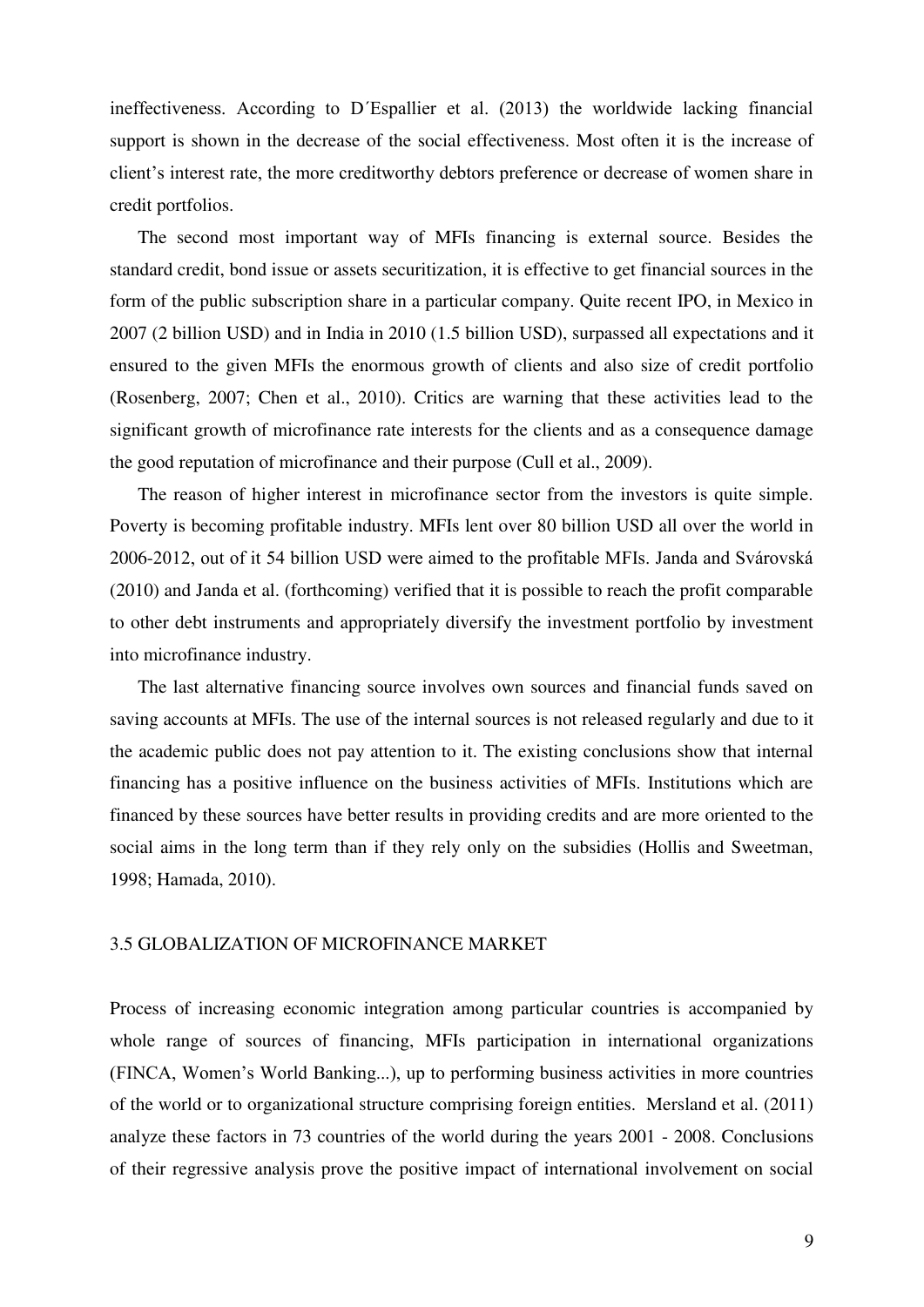efficiency of MFIs. These MFIs rather tend to offer credits to women, but do not focus on rural areas for their business activities, because of higher costs. On the other hand, no link between international influence and financial efficiency has been proved. The reason is that foreign management can require higher incomes or that clearly defined business model is missing when founding the particular MFI.

Certain degree of skepticism in globalization of microfinance sector is expressed by Dokulilová et al. (2009), Garmaise and Natividad (2013), Wagner (2012) and Wagner with Winkler (2013). Garmaise and Natividad (2013) argue in their conclusions that MFIs in host countries can reach cheaper sources of financing if their mother organization is politically related to their homeland. However, these cheaper sources do not show higher degree of social efficiency but they show increase in profit margins, number of staff or increase in nonpurpose loans.

Wagner (2012) and Wagner with Winkler (2013) warn about increasing instability of microfinance sector and its higher susceptibility to market upheavals, especially in connection with the financial crisis in 2008. Many MFIs faced heavy losses from provided credits and in the upshot some of them had to finish their activities. Similar scenario took place also in India in 2010. Due to bad control of risks and due to the credit boom, the Indian microfinance sector fell into trap leading to the largest microfinance crisis in the history so called . Andhra Pradesh Crisis" (Mader a Winkler, 2013).

#### 4. FUTURE CHALLLENGES

This part will identify the main challenges, which the microfinance sector is facing nowadays. It will deal especially with the issue of new products and services, policy of interest rates, regulation and supervision, human resources management and so called mission drift.

#### 4.1 NEW PRODUCTS AND SERVICES

Apart from the possibility of financing housing or ecological projects, there is a great future in insurance products. Considerable part of population in developing countries is exposed to the risk of injury or disease that can cause unexpected expenses on drugs or doctor's appointment. According to Leatherman et al. (2013) these expenses can vary in some countries ranging between 20 to 70% of income. Current product of microinsurance dealing rather with longterm incapacity for work or death could be gradually enriched with health insurance.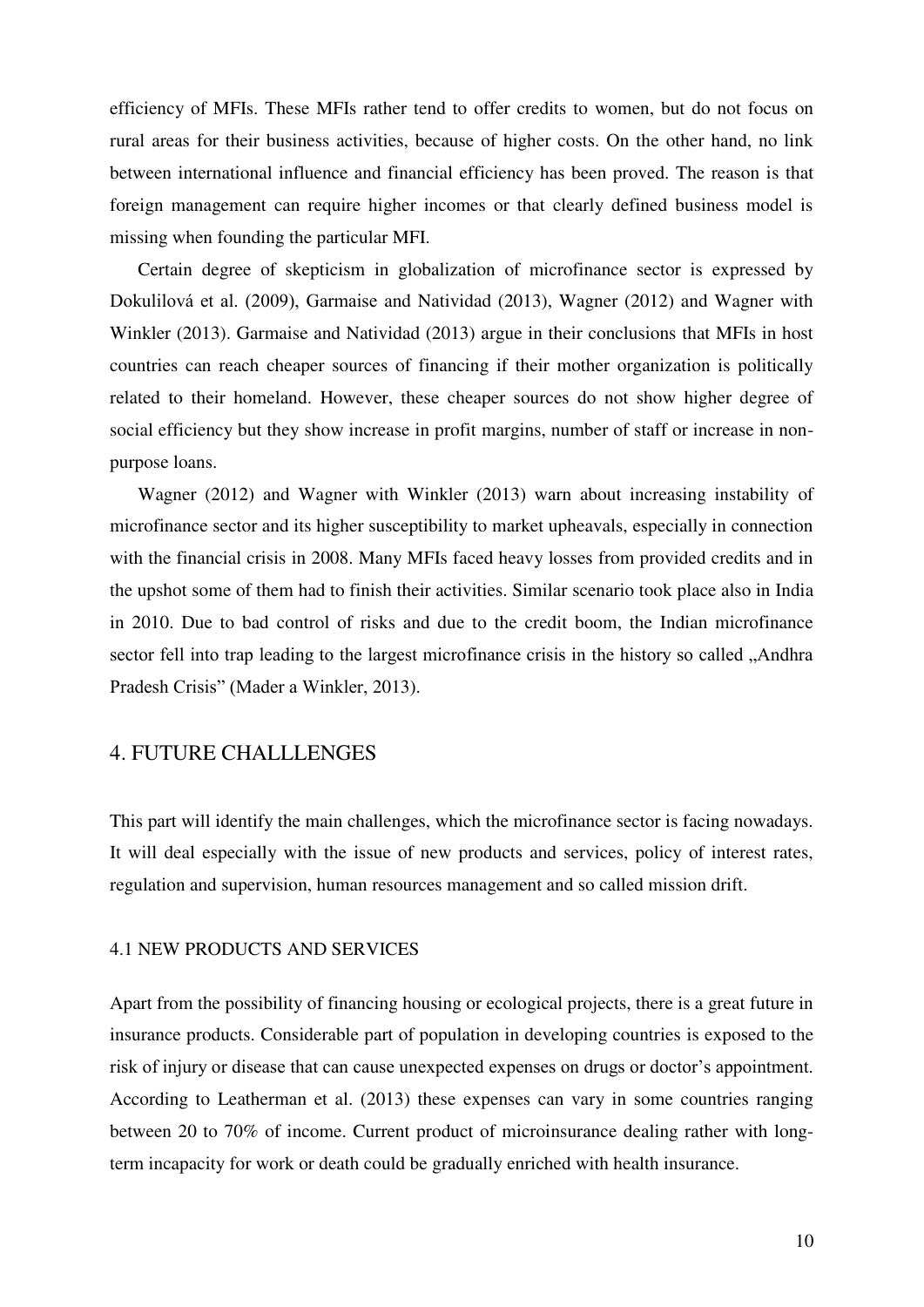Alternative distribution channels (cash dispensers, micro kiosk or movable kiosk) will be of great importance for providing microfinance services. Especially m-finance enabling clients the contact with bank via mobile phone is becoming popular. On the other hand, MFIs give opportunity to reduce operating costs and appeal to more clients with the product offer within shorter space of time. Disadvantages preventing m-finance from faster spreading consist in high up-front costs and range of conditions that are impossible for MFIs to complete in the medium term (Kapoor et al., 2007; Kumar et al., 2010).

Another challenge is represented by an alternative way of financing projects by means of platforms such as Kiva or Prosper. These platforms have indisputable advantage of possibility to appeal to high number of investors all over the world, who want to participate in direct financing of ring-fenced business plans chosen in advance. Although these online platforms can differ depending on business model, regulation or way of cooperation with MFIs, the principle remains the same: to choose interesting projects with suitable investors (Burand, 2009; Galak et al., 2011).

#### 4.2 POLICY OF INTEREST RATES

Policy of MFIs interest rates faces two general types of criticism. On one hand, the public believe that interest rates amount is excessively high and does not reflect social goal which the microcredits are intended for. On the other hand, there is prevailing opinion that the amount of interest rates is inefficiently subsidized from public resources and may disadvantage those MFIs that do not receive it.

According to Rosenberg et al. (2013) the degree of microfinance interest rates was decreasing in the long term up to the year of 2007, when it stabilized because of financial crisis and also because of the growth of operating costs and costs for financing credit. Their report also mentions that average amount of microfinance interest rates is estimated at 27% p.a. and it is even higher at profitable MFIs in the long term. On top of that, Sandberg (2013) and Harper (2012) are confident that MFIs proceed correctly when determining these microfinance interest rates and that their height reflects the height of expenses and degree of risk to which these institutions are put at.

Karlan and Zinman (2008) analyze debtors' reactions to change of microfinance interest rates that can be, according to politicians, increased without decrease of demand for credits. Potential increase in the price of credit can compensate subsidy expenses from public budgets. However, Karlan and Zinman (2008) disprove this surmise. Their analysis that was carried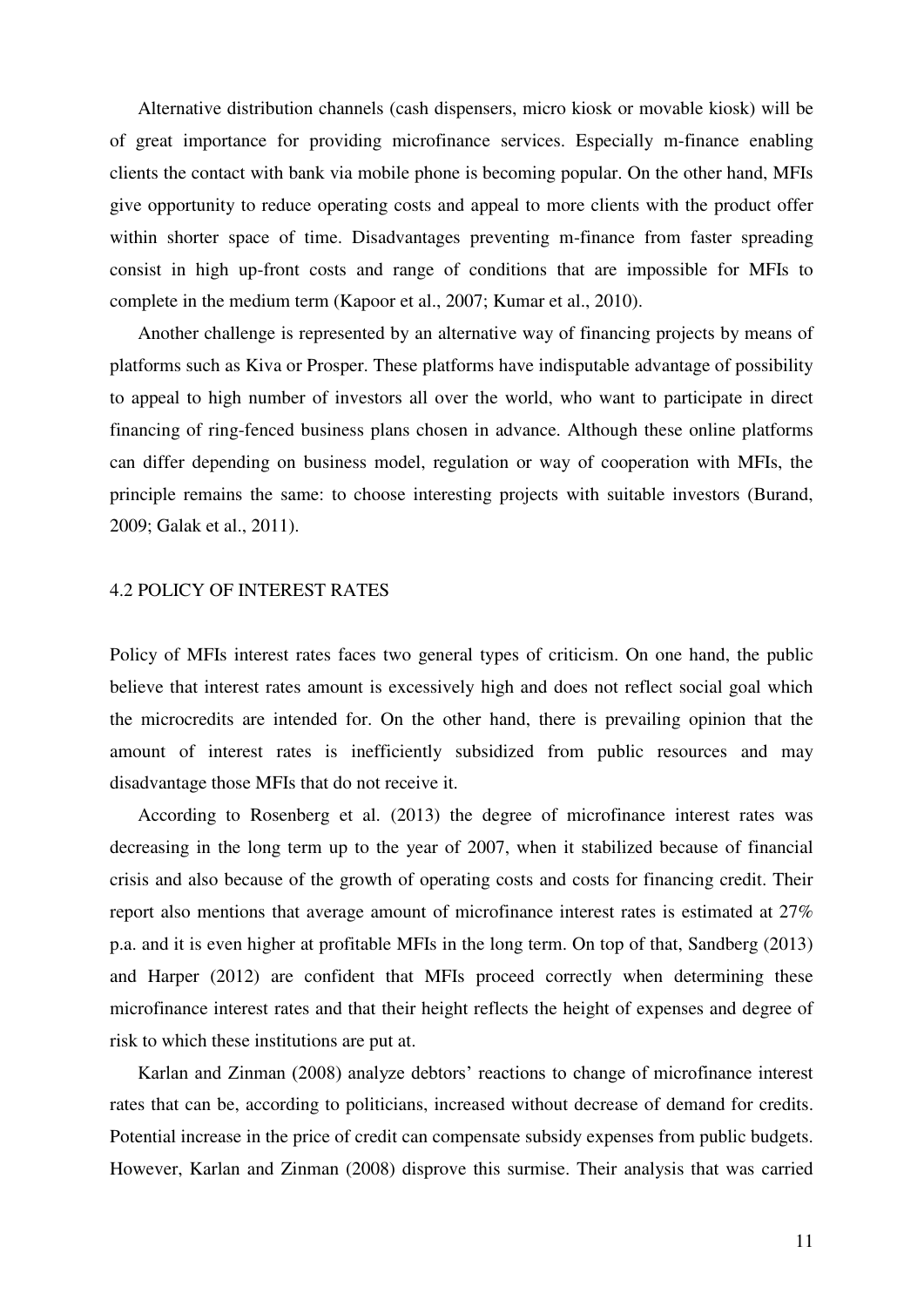out on consumer credits shows that the growth of rates above particular limit results not only in decrease of demand but also in deterioration of credit returns (especially for women). What's more, MFIs will not make higher profits with the policy of higher interest rates either. Roberts (2013) also came to the same conclusion. He was studying relation between price of credit and amount of profit at profitable MFIs. Finally Karlan and Zinman (2008) add, that the change in due period of credit is more important than its price for relatively poor debtors.

Dehejia et al. (2012) made similar study as Karlan and Zinman (2008) did, and they also confirm that debtors are more sensitive to changes of interest rates. Their demand is mainly focused on smaller amounts and more frequent loans. Growth of credit price can result in higher rate of profitability but at the expense of decreasing social efficiency. The reason is that MFIs tend to prefer more solvent debtors as the interest rates increase.

#### 4.3 OPTIMAL RATE OF (NON-) REGULATION

Another unclear question deals with role of the state and degree of its task to regulate and supervise the microfinance market. Most of studies admit the role of regulation MFIs, particularly because of better management of credit risk, larger transparency and necessity of supervision of administration of the client's deposits. However, Cull et al. (2011) points out that regulation can be significantly expensive especially in initial stage when setting the reporting or training of authorized employees is required. MFIs can respond to such expenses with increasing price of credits or with increasing amount of credits. Target segment is the one who will feel these effects in the upshot. More findings are brought by Hartarska a Nadolnyak (2007) a Mersland a Strøm (2009). Both of these performed studies note that introducing regulation does not affect neither improvement of social efficiency nor acceleration of future development.

#### 4.4 HUMAN RESOURCES

The importance of human resources quality, especially in top management is discussed by Ghani and Mahmood (2011), Galema et al. (2012) and Randøy et al. (forthcoming). Ghani and Mahmood (2011) point out the analysis that was carried out in Pakistan, where the missing market orientation of the company officers and low motivation of subordinate employees caused the insufficient development of microfinance sector. Galema et al. (2012) refer to recent example of financial crisis in India, where the top officials of NGOs have more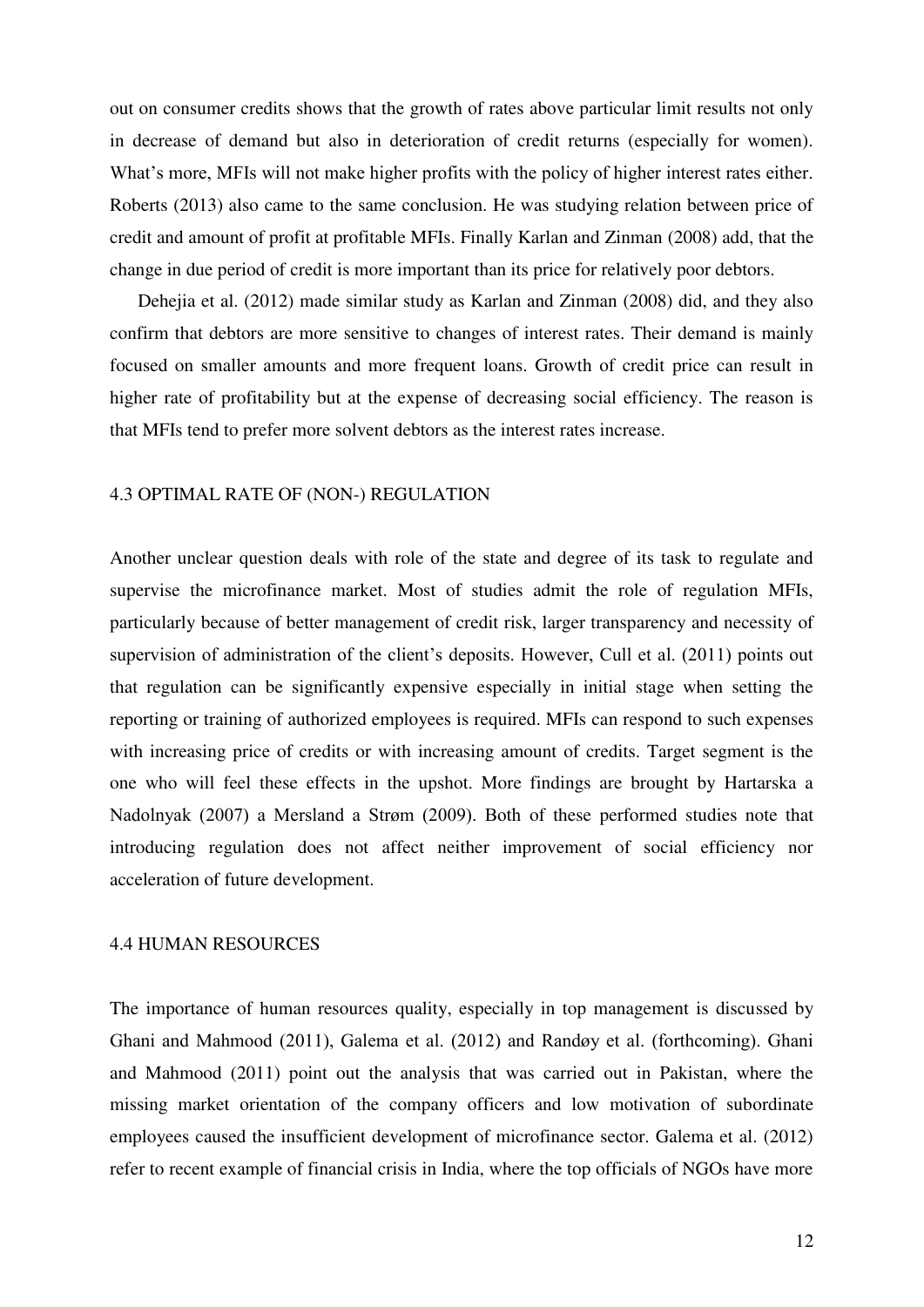freedom in their decisions than it is common in other types of MFIs. These powers then create excessive risk rate that requires accelerated rectification on the part of governmental authority.

Hartarska (2005) and Mersland and Strøm (2009) investigate efficiency of high office division and structure of top management of particular MFIs. Hartarska (2005) came to the conclusion that managing board consisting mainly of employees represents greater contribution for MFIs in achievement of financial development. Mersland and Strøm (2009) argue that it is necessary to prevent general manager to hold an office of chairman of the board and vice versa. They also claim it is essential to prefer women as COE or to provide individual form of credit for the target segment. Observing these rules cause positive effect on resultant profit of MFIs.

#### 4.5 MISSION DRIFT

The most controversial topic of microfinance is the balance between social and financial efficiency. Achievement of social aims lies in offering credits to the poorest inhabitants provided that (non-market) interest rates remain low. On the other hand, financial efficiency reflects price of credit that covers invested costs increased by adequate profit without necessity of subsidies from external counterparties.

However, it is becoming apparent that this theoretical concept is considerably full of problems as financing of core poor poses high operating and transactional costs for MFIs. These costs cannot be simply reflected in amount of interest rates because credit amount of group credit is usually very low (Rosenberg et al. 2013).

Commercialization of microfinance sector and the need of self-financing forces MFIs to prefer more solvent debtors and to secure them faster development. Drift towards richer clients so called "mission drift" creates in professional literature two different approaches to balance between financial and social efficiency. Supporters of fulfilling financial aims claim that it is impossible to achieve social efficiency without preference of more solvent debtors and long-term financial stability. They also add that positive correlation between social and financial efficiency exists. On the other hand, others are of that opinion that mission drift suppress social purpose for which the microfinance originated and it is not advisable to move away from it in the long term.

Gutiérrez-Nieto et al. (2009) come to the conclusion that moderate positive correlation between financial and social efficiency exists. Higher degree of social efficiency is detectable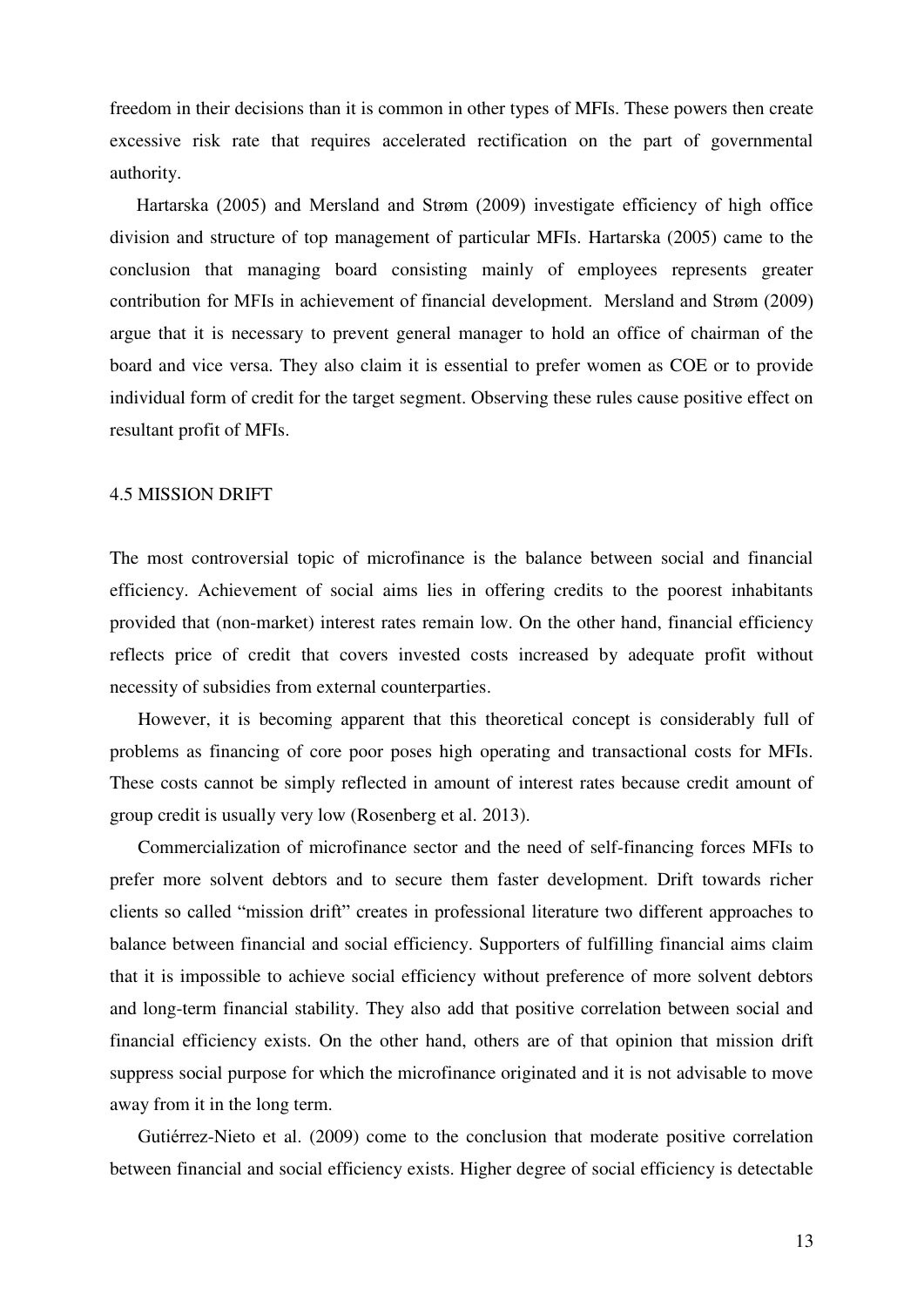in NGO rather than in other types of MFIs. Authors analyzed conclusion of the research for one-year period using DEA model.

Mersland and Strøm (2010) carry out more complex analysis using panel regression. Their comparison of social efficiency measured by average amount of credit and of financial efficiency observed on average amount of costs and profitability did not confirm the fact that MFIs could prefer more solvent debtors. It is quite the other way around as it is becoming apparent that higher financial efficiency of these institutions can subsequently lead to better fulfillment of social tasks. Authors also find out that average amount of credit is rather influenced by amount of costs than amount of profit.

Quayes (2012) partly admits the contradiction between financial and social efficiency depending on the level of MFIs transparency (discourse level). Although primary findings of his regressive model do not yield any statistically important conclusions, by adjusting this model there is a positive influence between financial and social efficiency at MFIs depending on high degree of transparency. On the other hand, low degree of transparency at MFIs lead to compromise between mentioned variables. Louis et al. (2013) apply different methods to the same intention. The method should reveal possible discrepancy between social and financial efficiency. Method SOM (Self-Organizing Maps) applied to selected one-year sample of data points out the important positive reciprocity between social and financial aims.

Mosley a Hulme (1998), Cull et al. (2007), Hermes et al. (2011) a Hartarska et al. (2013) oppose the studies mentioned above. The first extensive study Cull et al. (2007) think that type of microcredit is the cause of deflection towards higher financial efficiency. MFIs providing individual credits reach higher rate of profitability at the expense of decline percentage of women in credit portfolios and social efficiency. On the other hand, institutions concentrating on group credits do not show such deflection. MFIs that can reach both aims can be found as well. Their regressive model confirms that growth of charges, or more precisely price of credits, do not have to appear in higher profitability of MFIs.

Hermes et al. (2011) carry out an analysis of efficiency using the method of SFA (Stochastic Frontier Analysis) on selected sample 435 MFIs in the years 1997-2007. Conclusions show negative correlation between social and financial efficiency. MFIs can aim at poorer population only at the expense of higher costs and lower profitability. Financial efficiency appears only on condition of more solvent debtor's preferences. Hartarska et al. (2013) only add that MFIs that aim to increase social efficiency should focus more on achieving maximum reduction of costs.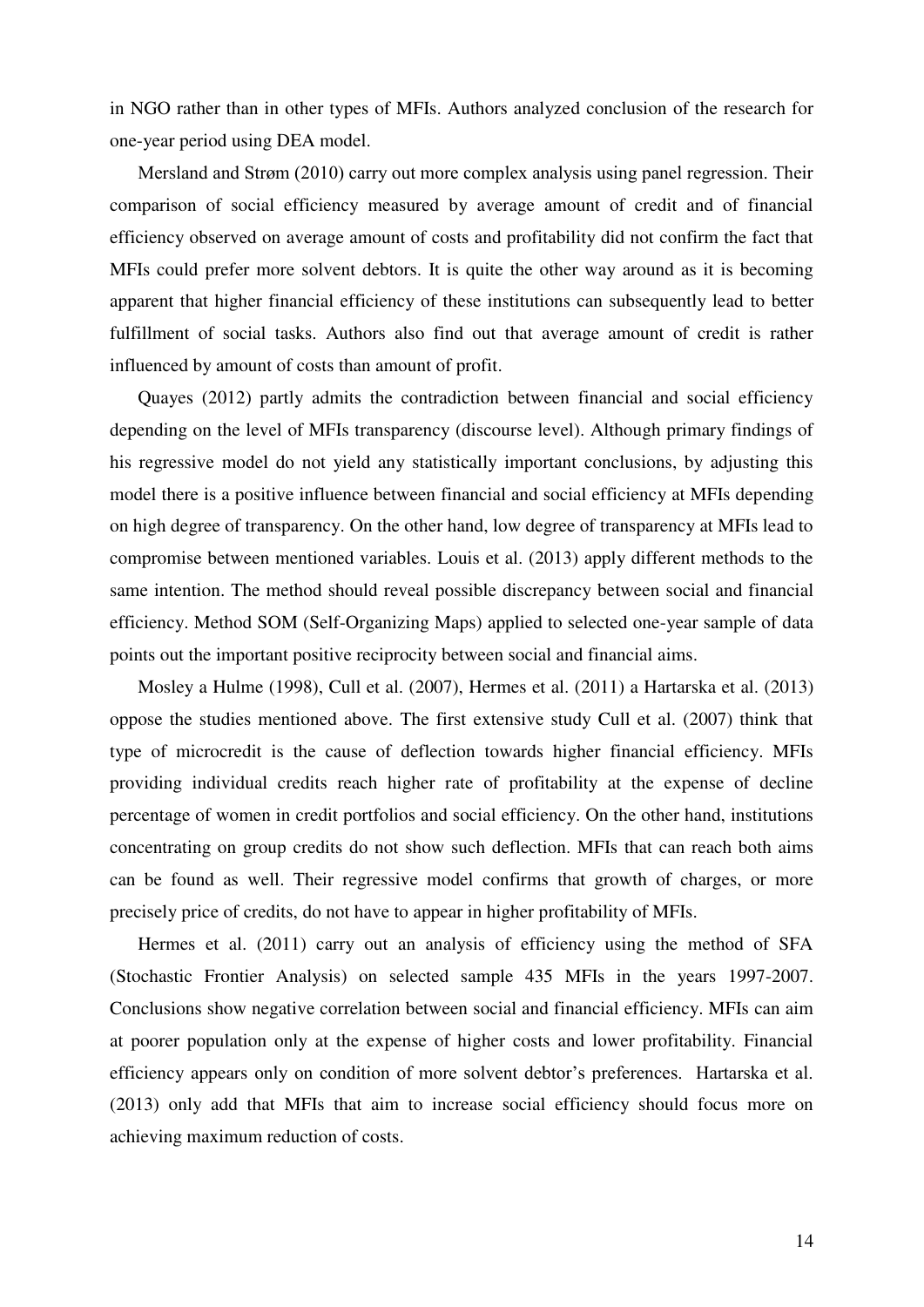# 5. ILLUSTRATIVE EXAMPLE BETWEEN SOCIAL AND FINANCIAL **EFFICIENCY**

Selected past conclusions regarding social and financial efficiency are illustrated in following part on panel data of selected MFIs from region of southern and south-eastern Asia and Latin America and Caribbean (LAC). Given studied area is further widened by macroeconomic perspective that is considered important especially by Ahlin et al. (2011) and Janda and Zetek (forthcoming).

# 5.1 DATA

Representative sample of data to selected MFIs is downloaded from mixmarket.org. Missing variables or irrelevant figures were completed by weighted average from previous period where the weight coefficient represents the amount of MFI debtors. Macroeconomic data to individual countries are copied from the website of International Monetary Fund or from the website of World Bank, alternatively from Transparency International. Total number of used variables in the period of 2006-2012 is showed in Table 1.

Table 1: General Description of Variables

|            |                                                         |                      | <b>LAC</b> |                  |        |                      | <b>ASIA</b> |                  |        |
|------------|---------------------------------------------------------|----------------------|------------|------------------|--------|----------------------|-------------|------------------|--------|
| Variable   | <b>General Definition</b>                               | Number of<br>Observ. | Mean       | Standard<br>Dev. | Median | Number of<br>Observ. | Mean        | Standard<br>Dev. | Median |
| <b>GDP</b> | Gross Domestic<br>Product (% change)                    | 1936                 | 4.4960     | 2.9540           | 4.4800 | 1239                 | 6.2214      | 2.5418           | 6.1800 |
| Inflation  | Inflation, average<br>consumer prices (%<br>change)     | 1936                 | 5.3143     | 3.1843           | 4.3000 | 1239                 | 8.0929      | 4.1735           | 7.6400 |
| Export     | Export volume of<br>goods and services $(\%$<br>change) | 1936                 | 4.1828     | 6.9622           | 3.4600 | 1239                 | 6.7089      | 10.562           | 9.6200 |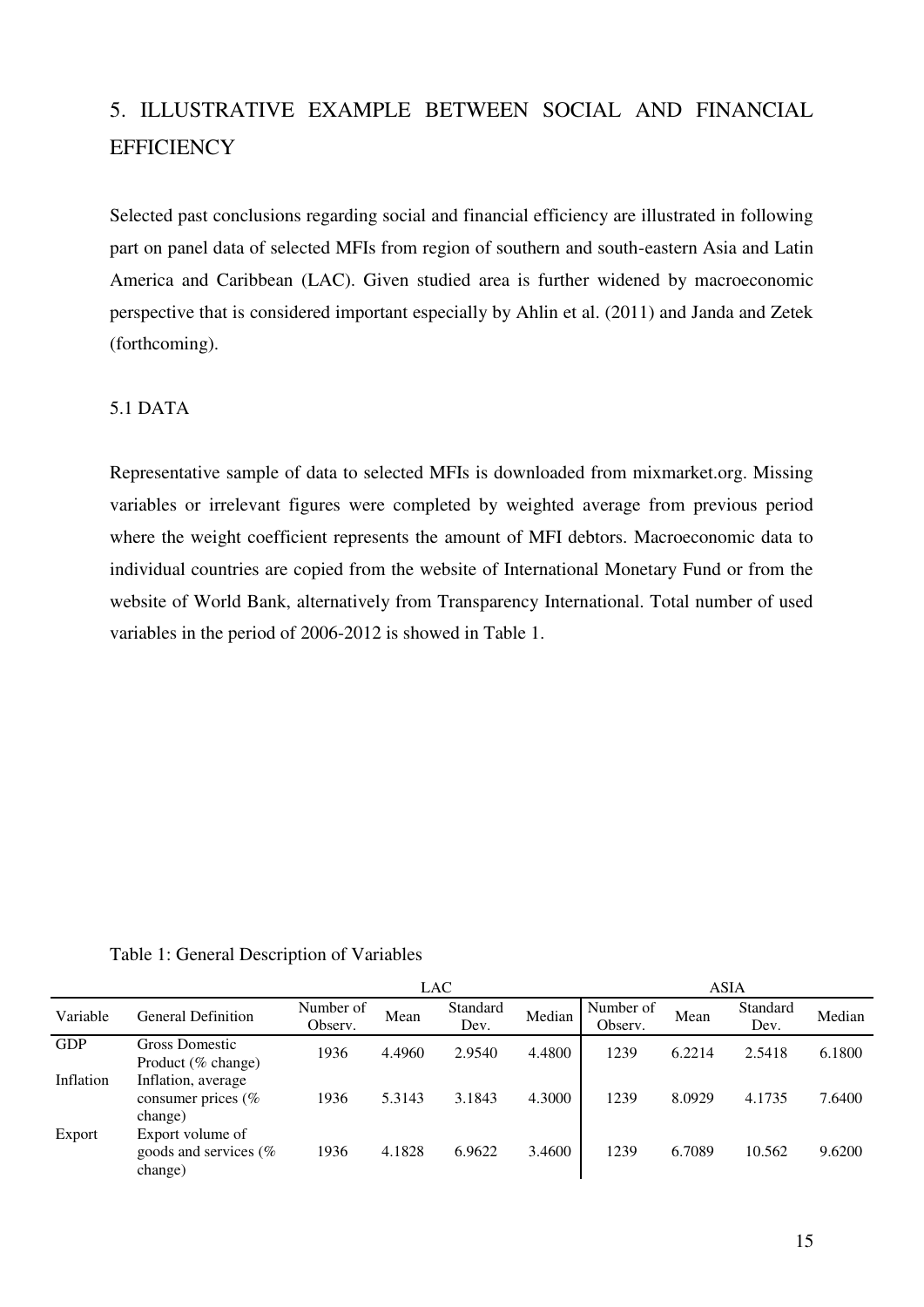| Urban_ln                        | Urban population in      |      |        |        |        |      |        |        |        |
|---------------------------------|--------------------------|------|--------|--------|--------|------|--------|--------|--------|
|                                 | individual country       | 1936 | 16.628 | 1.1973 | 16.170 | 1239 | 17.819 | 1.6279 | 17.613 |
|                                 | (abs.)                   |      |        |        |        |      |        |        |        |
| Legal                           | Index of corruption in a |      |        |        |        |      |        |        |        |
|                                 | individual country (0-   | 1936 | 3.1460 | 0.6267 | 3.2000 | 1239 | 2.7031 | 0.5112 | 2.5000 |
|                                 | 10)                      |      |        |        |        |      |        |        |        |
| $ALB$ <sub><math>B</math></sub> | Average Loan Balance     | 1936 | 1634.6 | 3315.5 | 903.00 | 1239 | 305.34 | 517.54 | 147.00 |
|                                 | per Borrower (USD)       |      |        |        |        |      |        |        |        |
| Number ln                       | Number of active         | 1936 | 9.2117 | 1.6763 | 9.1573 | 1239 | 10.614 | 1.7888 | 10.600 |
|                                 | borrowers in MFI (abs.)  |      |        |        |        |      |        |        |        |
| Yield_R                         | Real yield on gross      |      |        |        |        |      |        |        |        |
|                                 | loan portfolio of MFI    | 1936 | 30.284 | 21.581 | 24.160 | 1239 | 18.855 | 14.012 | 15.250 |
|                                 | $(\%)$                   |      |        |        |        |      |        |        |        |
| <b>PAR_90</b>                   | Portfolio at risk > 90   | 1936 | 4.9892 | 7.3713 | 3.1050 | 1239 | 5.5454 | 11.373 | 1.8400 |
|                                 | days $(\%)$              |      |        |        |        |      |        |        |        |
| <b>TE/TA</b>                    | Total Expense / Total    | 1936 | 29.647 | 18.385 | 24.140 | 1239 | 21.861 | 12.491 | 19.250 |
|                                 | Assets of MFIs $(\% )$   |      |        |        |        |      |        |        |        |

Source: mixmarket.org, worldbank.org, imf.org, transparency.org

First indicator *GDP* shows year-on-year change of gross domestic product that is used as proxi indicator of country development. It is supposed that year-on-year growth will have positive impact on microfinance sector. Another indicator *Inflation* shows year-on-year change of price level measured by consumer price index. Macroeconomic perspective is further widened by indicator of economy openness in specific country (*Export*), where MFIs is. Indicator *Urban\_ln* shows logarithm of total number of population in specific country living in cities. A lot of MFIs do not focus only on rural regions where higher rate of profitability is not guaranteed (Janda and Turbat, 20013) but establish branches in city districts with relatively higher purchasing power parity of low-income inhabitants. Important indicator also shows the public perception degree of corruption (*Legal*). This index published on year basis of the company Transparency International assume points ranging between 0 (high corruption) to 10 (without corruption) for each country.

Indicator *ALB* B shows average amount of credit for one debtor. If it is increasing in the market it is expected that the amount of clients and social efficiency will decrease. Another indicator *Number\_ln* shows logarithm of total amount of debtors who have some kind of credit at MFI. Actual profit from credit portfolio (*Yield\_R)* shows the amount of credits and fees from offered credits. To assess financial condition of microfinance sector, we also need to use the indicator *PAR\_90* that reflects the amount of risk credits after maturity longer than 90 days. We can find a real danger here, as the credits will have to be deducted from MFIs credit portfolios. The last indicator is *TE/TA* shows whether MFIs are able to reduce the amount of total costs in the long term.

#### 5.2 MODEL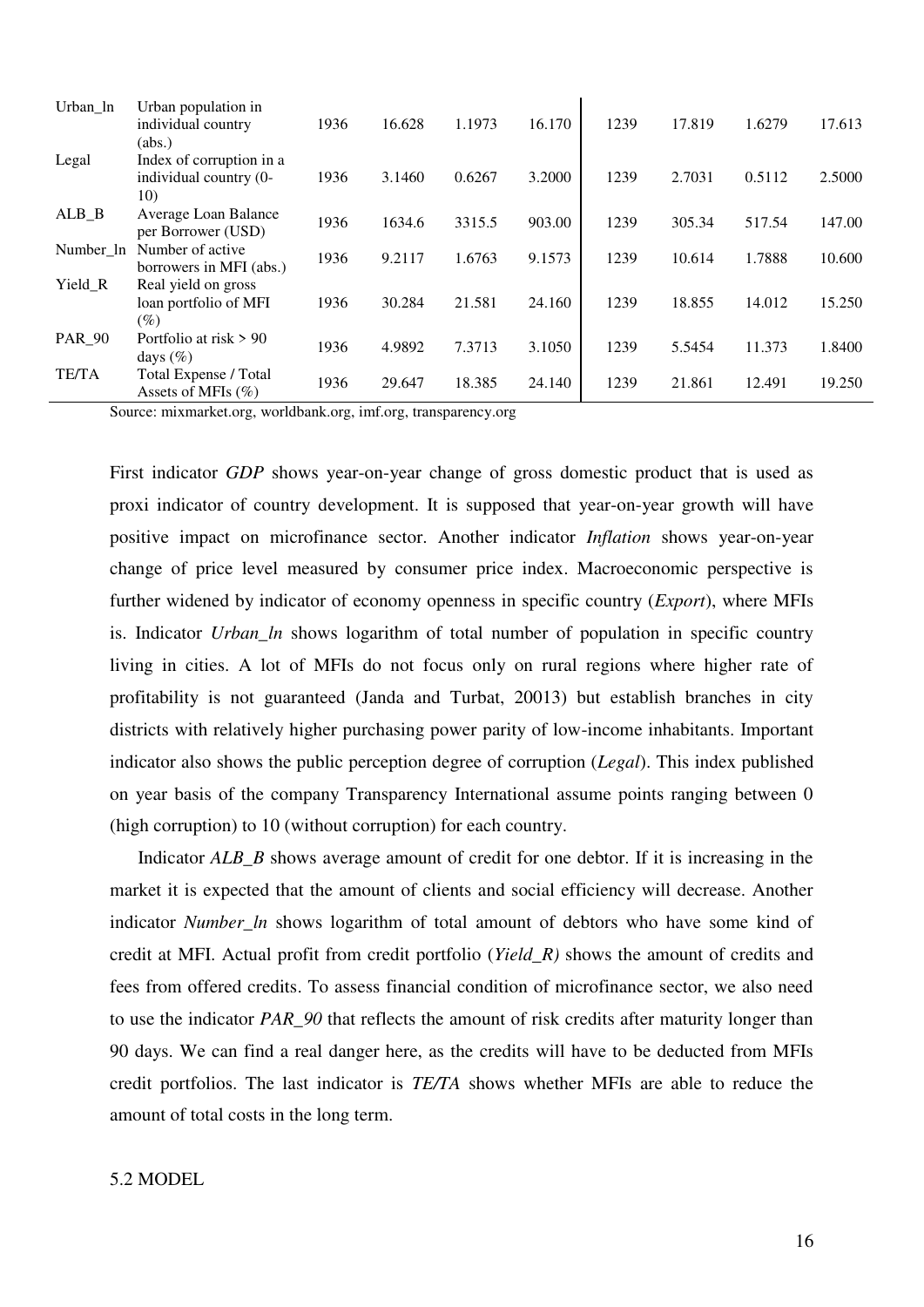We will set general regression model 1 for variables mentioned above. There will be following variables on the left side: *GDP, Inflation, Export, Urban\_ln, Legal* and *ALB\_B* at the time *t* and in the country *c*. When examining the degree of efficiency we find out that it is useful to distinguish between amount and type of MFIs. Therefore we have to widen regressive equation by qualitative variables (dummies) *Status*, *Outreach\_L* a *Outreach\_M*. Variable *Status* will distinguish between profit and non-profit MFI. On the other hand, indicator *Outreach\_L* and *Outreach\_M* defines large and middle MFI.

$$
Y_{tc} = \alpha_0 + \beta_1 GDP_{tc} + \beta_2 Inflation_{tc} + \beta_3 \text{Export}_{tc} + \beta_4 Urban\_ln_{tc} + \beta_5 Legal_{tc} + \beta_6 ALB\_B_{tc} + \beta_7
$$
  
\n
$$
Status_{tc} + \beta_8 Outreach\_L_{tc} + \beta_9 Outreach\_M_{tc} + \varepsilon_{tc}.
$$
 (1)

Other variables *Number\_ln, Yield\_R, PAR\_90* and *TE/TA* will be analysed on the right side of the equation  $(Y_{tc})$ . The aim is to confirm whether macroeconomic environment together with selected variables of microfinance sector (properly speaking business strategy, type and amount of MFI) have an influence over quantity of debtors, profits from portfolio, risk operation and optimization of costs.

#### 5.3 FINAL FINDINGS

Results of our panel regression are summarized in Table 2 and 3. For each mentioned variable, there is Fixed Effect (FE) mentioned and so is Random Effect (RE). Decision on choice between both types of models is supported by use of Hausman test that rejects method of random effects in its conclusions.

Macroeconomic environment has positive impact on bigger amount of debtors (*Number ln*) – especially in the area with increasing population in cities and with higher inflation rate. It is interesting on the other hand, that there is no influence of economy development on mentioned variable. Final findings in Table 2 confirm that higher degree of social efficiency is connected with type of MFI and non-growing amounts of provided credits (*ALB\_B*).

Negative impact on real MFIs profitability (*Yield\_R*) manifests itself by growth of population and average amount of credit. It is given primarily by increasing competition on the market that presses interest rates down in the long term and by the problem of increasing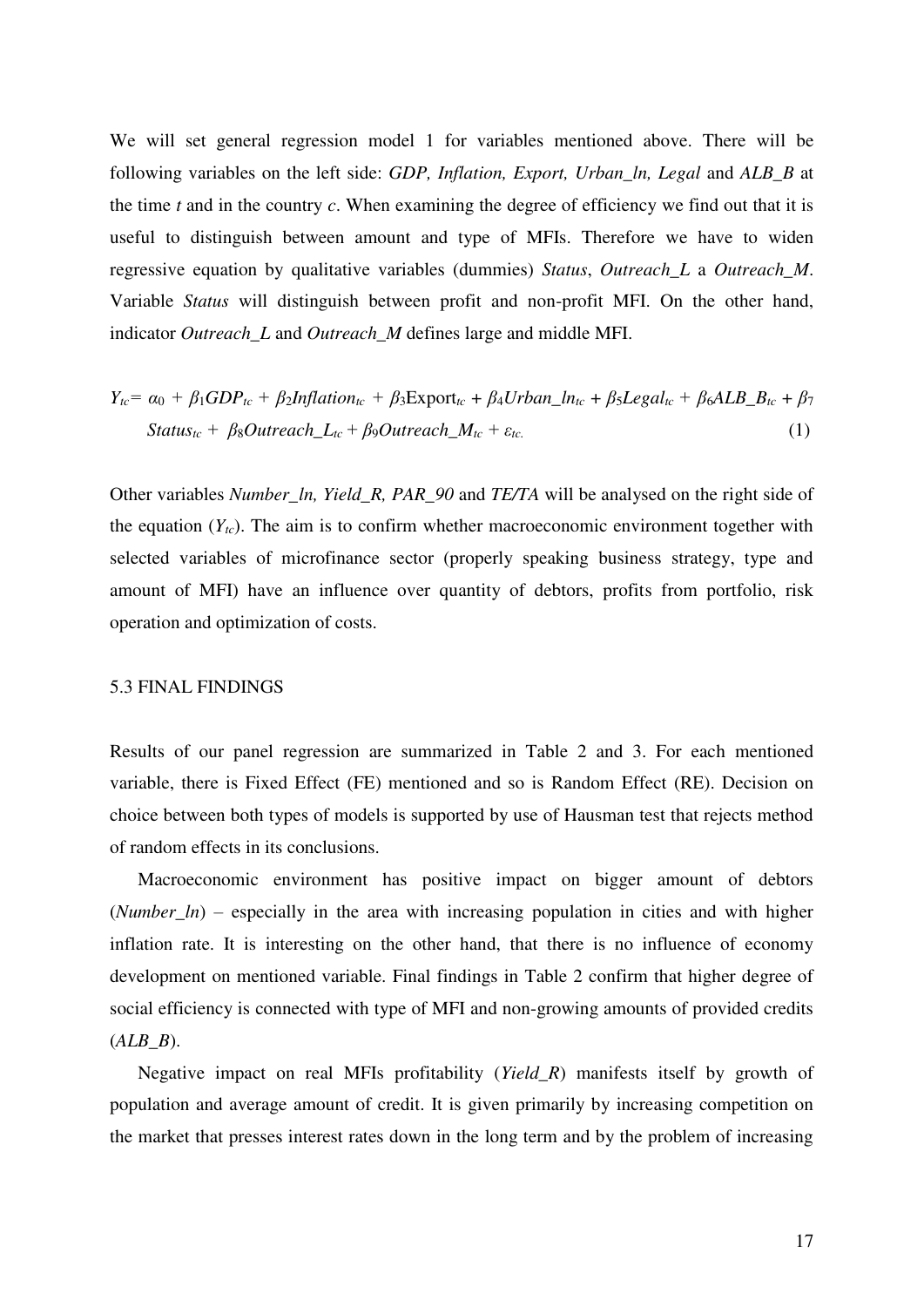average amount of credit. It is no surprise that increasing price level also has negative impact on profit.

Our simple illustrative panel regression confirms that sufficient growth of population in cities is connected with the growth of credits after maturity. Trying to reach better results, MFIs also resort to financing more dangerous projects that can endanger their future existence. On the other hand, decrease of risk credits is connected with the amount of MFIs and increasing amount of credits. The reason is that bigger MFIs are able to control the risks and by preferring more solvent debtors, it is possible to ensure bigger secure in repayment of credit in case of market upheavals. In the end, it is necessary to add that macroeconomic climate seems to have bigger impact on MFIs in region of Latin America and Caribbean, especially from the economic growth point of view, degree of corruption and inflation rate. The cause is probably prevalence of profitable MFIs that are more connected with the market and therefore even their business activities are more predisposed to macroeconomic development.

Total costs represent the last observed area. Their decrease is connected with the amount of MFIs, with the growth of credits or with the openness of economy. On the other hand, it is becoming confirmed that the growing population result in bigger amount of debtors but also in increasing total costs.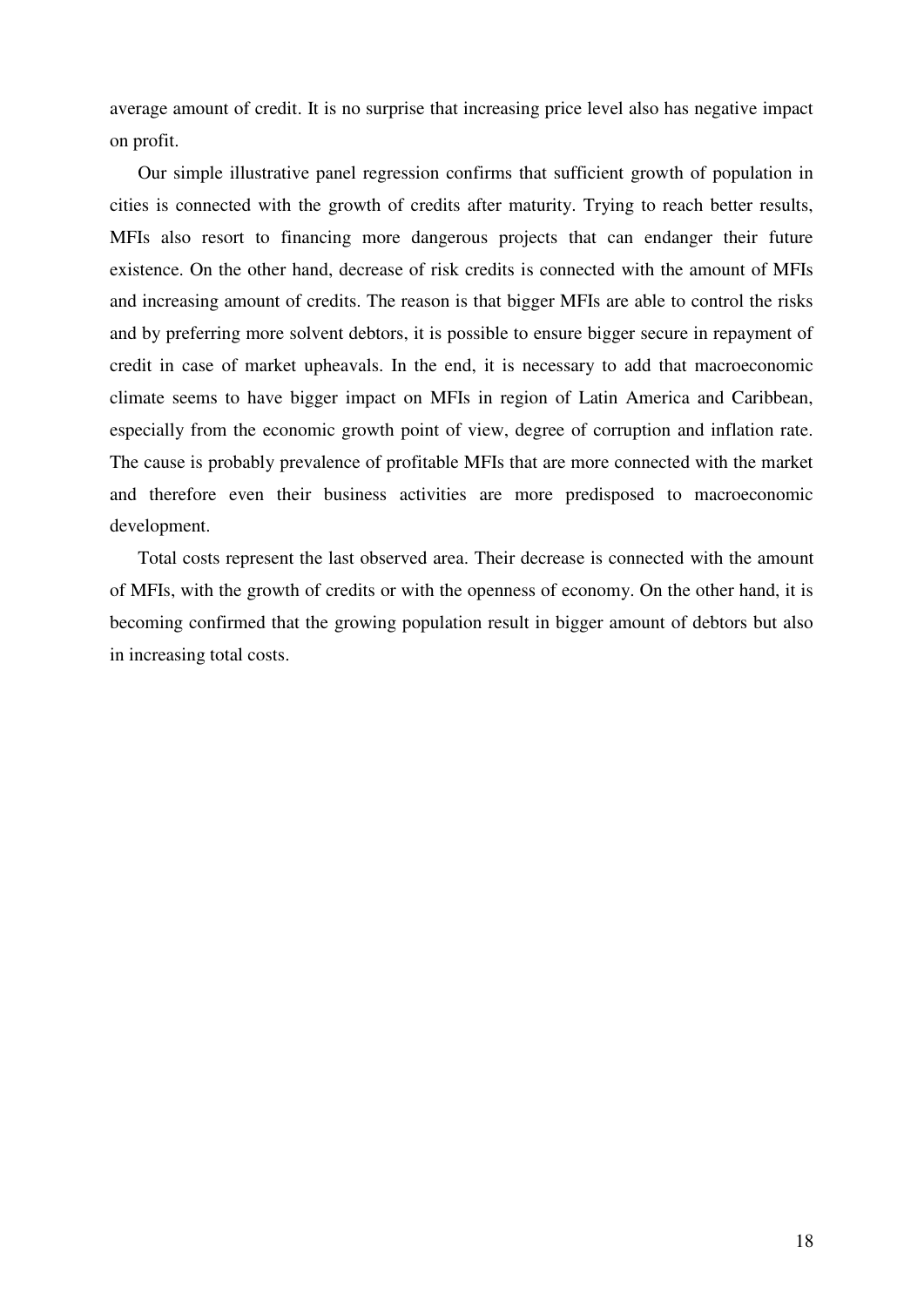|                    |                                                                                                                                    | Number_ln     |               | Yield_R       |              | <b>PAR_90</b> |              | TE/TA         |
|--------------------|------------------------------------------------------------------------------------------------------------------------------------|---------------|---------------|---------------|--------------|---------------|--------------|---------------|
|                    | <b>FE</b>                                                                                                                          | <b>RE</b>     | FE            | RE            | FE           | RE            | ${\rm FE}$   | RE            |
| Constant           | $-44.8794***$                                                                                                                      | 7.7948***     | 420.092***    | $-84.1310***$ | $-188.017*$  | 15.7040***    | 170.165*     | $-58.6736***$ |
|                    | (0.000007)                                                                                                                         | (0.000002)    | (0.00005)     | (0.000002)    | (0.0613)     | (0.0007)      | (0.0520)     | (0.000002)    |
| <b>GDP</b>         | 0.0013                                                                                                                             | $-0.0073$     | 0.1254        | 0.1108        | $-0.1770***$ | $-0.2202***$  | 0.0412       | 0.0005        |
|                    | (0.7664)                                                                                                                           | (0.1233)      | (0.1597)      | (0.1924)      | (0.0016)     | (0.0006)      | (0.5833)     | (0.9955)      |
| Inflation          | $0.0051*$                                                                                                                          | $-0.0068*$    | $-0.8772***$  | $-0.7525***$  | $-0.2342***$ | $-0.1967***$  | $-0.0262$    | 0.0913        |
|                    | (0.0674)                                                                                                                           | (0.0592)      | (0.000007)    | (0.000003)    | (0.000008)   | (0.0001)      | (0.5852)     | (0.1530)      |
| Export             | $-0.0012$                                                                                                                          | $0.0033*$     | $-0.0041$     | $-0.0153$     | 0.0047       | 0.0340        | $-0.1096***$ | $-0.1033***$  |
|                    | (0.4574)                                                                                                                           | (0.0795)      | (0.9092)      | (0.6492)      | (0.8621)     | (0.1817)      | (0.0060)     | (0.0019)      |
| Urban ln           | 3.2099***                                                                                                                          | $-0.0049$     | $-23.3829***$ | 7.2286***     | 12.1007**    | $-0.4112$     | $-8.7030$    | 5.3323***     |
|                    | (0.000002)                                                                                                                         | (0.9026)      | (0.0002)      | (0.000002)    | (0.0497)     | (0.3184)      | (0.1042)     | (0.000003)    |
| Legal              | 0.0734                                                                                                                             | $0.1972***$   | 0.4080        | $-1.2590**$   | $-1.7882***$ | 0.00003       | 1.2445       | 0.1472        |
|                    | (0.1450)                                                                                                                           | (0.000002)    | (0.6130)      | (0.0478)      | (0.0076)     | (0.6603)      | (0.1242)     | (0.8124)      |
| $ALB$ <sub>B</sub> | $-0.00004***$                                                                                                                      | $-0.00003***$ | $-0.0002**$   | $-0.0005***$  | $-0.000002$  | $-0.4599$     | $-0.0004*$   | $-0.0007***$  |
|                    | (0.0004)                                                                                                                           | (0.000007)    | (0.0211)      | (0.000003)    | (0.9797)     | (0.5175)      | (0.0535)     | (0.000003)    |
| <b>Status</b>      | $0.0645**$                                                                                                                         | $0.5670***$   | 5.6820***     | 10.1713***    | 1.3081**     | $-0.4599$     | 5.7062***    | 5.6510***     |
|                    | (0.0309)                                                                                                                           | (0.000006)    | (0.000009)    | (0.000006)    | (0.0179)     | (0.5175)      | (0.000002)   | (0.0009)      |
| Outreach_L         | 1.3334***                                                                                                                          | 1.9850***     | 0.6192        | $-2.4148**$   | $-2.8637*$   | $-2.0356***$  | $-1.2514$    | $-3.6933***$  |
|                    | (0.000009)                                                                                                                         | (0.000001)    | (0.7301)      | (0.0197)      | (0.0994)     | (0.0014)      | (0.4889)     | (0.0002)      |
| Outreach_M         | $0.6978***$                                                                                                                        | 0.9786***     | 0.6157        | $-0.3191$     | $-1.1696*$   | $-0.9944**$   | $-0.7819$    | $-1.7001**$   |
|                    | (0.000004)                                                                                                                         | (0.000002)    | (0.5330)      | (0.6610)      | (0.0843)     | (0.0485)      | (0.4658)     | (0.0172)      |
| $\mathbb{R}^2$     | 0.9684                                                                                                                             |               | 0.9251        |               | 0.5547       |               | 0.8979       |               |
| Hausman test       | 0.00008                                                                                                                            |               | 0.00002       |               | 0.000004     |               | 0.00002      |               |
|                    | Note: P-values are given in brackets below the coefficient estimates; *, **, *** represents level of significance 10 %, 5 % a 1 %. |               |               |               |              |               |              |               |

Table 2: Final Findings for the Region of Latin America and the Caribbean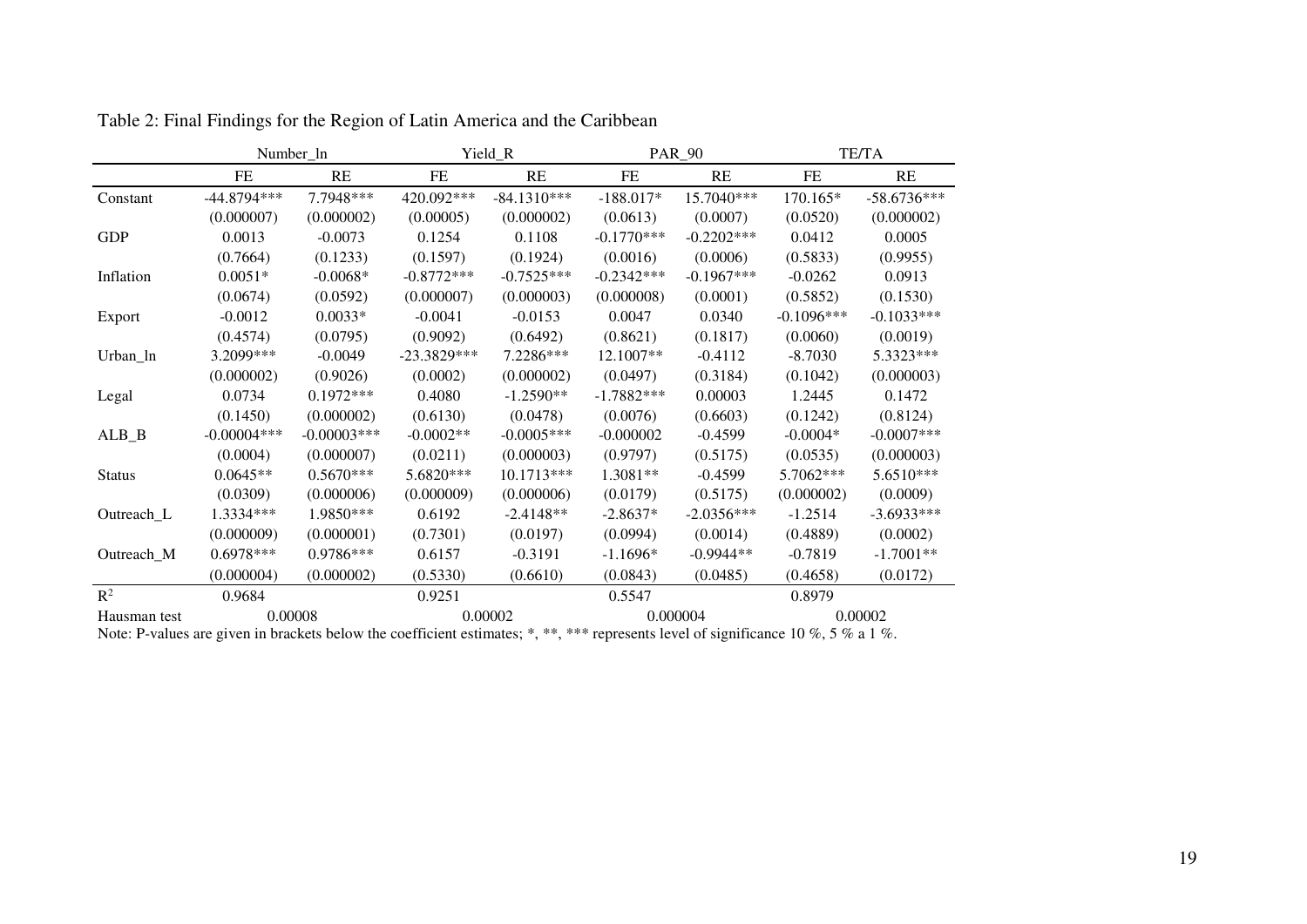|                    | Number_ln                                                                                                                          |              |               | Yield_R      | <b>PAR_90</b> |             | <b>TE/TA</b> |              |
|--------------------|------------------------------------------------------------------------------------------------------------------------------------|--------------|---------------|--------------|---------------|-------------|--------------|--------------|
|                    | FE                                                                                                                                 | RE           | FE            | RE           | FE            | RE          | FE           | RE           |
| Constant           | $-58.0041***$                                                                                                                      | 5.7342***    | 290.526***    | 43.5187***   | $-433.114**$  | $-6.7685$   | $-258.941**$ | 12.7498      |
|                    | (0.000003)                                                                                                                         | (0.000002)   | (0.0010)      | (0.000002)   | (0.0493)      | (0.3438)    | (0.0485)     | (0.1350)     |
| <b>GDP</b>         | $-0.0078$                                                                                                                          | $-0.0254***$ | $-0.0253$     | $-0.0297$    | $-0.1439$     | $-0.2769*$  | 0.1227       | $-0.0551$    |
|                    | (0.2687)                                                                                                                           | (0.0011)     | (0.7700)      | (0.7850)     | (0.2929)      | (0.0700)    | (0.3142)     | (0.6686)     |
| Inflation          | $0.0053*$                                                                                                                          | $0.0099***$  | $-0.6343***$  | $-0.7243***$ | 0.0046        | 0.0060      | 0.0311       | 0.0340       |
|                    | (0.0555)                                                                                                                           | (0.0089)     | (0.000009)    | (0.000001)   | (0.9413)      | (0.9353)    | (0.6614)     | (0.5870)     |
| Export             | $-0.0010$                                                                                                                          | 0.0022       | $-0.0122$     | $-0.0186$    | 0.0281        | 0.0455      | $-0.0245$    | $-0.0026$    |
|                    | (0.4764)                                                                                                                           | (0.1897)     | (0.6049)      | (0.4215)     | (0.2478)      | (0.1652)    | (0.3649)     | (0.9231)     |
| Urban_ln           | 3.7988***                                                                                                                          | $0.1586***$  | $-15.1185***$ | $-0.7232$    | 25.1869**     | $1.0212**$  | 16.3941**    | 1.1765**     |
|                    | (0.000003)                                                                                                                         | (0.0002)     | (0.0027)      | (0.1636)     | (0.0465)      | (0.0417)    | (0.0275)     | (0.0325)     |
| Legal              | $-0.0269$                                                                                                                          | $0.1365**$   | 1.5693*       | $-1.3183$    | $-1.4988$     | $-0.9450$   | $-1.7356*$   | $-2.3685**$  |
|                    | (0.7063)                                                                                                                           | (0.0489)     | (0.0756)      | (0.1715)     | (0.3750)      | (0.4522)    | (0.0942)     | (0.0350)     |
| $ALB$ <sub>B</sub> | $-0.00009$                                                                                                                         | $-0.000002$  | $-0.0047**$   | $-0.0042***$ | $-0.0038**$   | $-0.0019*$  | $-0.0034***$ | $-0.0037***$ |
|                    | (0.3455)                                                                                                                           | (0.9786)     | (0.0213)      | (0.000002)   | (0.0315)      | (0.0566)    | (0.0085)     | (0.0002)     |
| <b>Status</b>      | $-0.1533$                                                                                                                          | 0.1217       | $-0.5126$     | $-0.8495$    | $-0.1089$     | 1.5242      | $-1.4813$    | $-1.0306$    |
|                    | (0.2676)                                                                                                                           | (0.2680)     | (0.6335)      | (0.5290)     | (0.7051)      | (0.1986)    | (0.4593)     | (0.4634)     |
| Outreach_L         | 1.6528***                                                                                                                          | 2.3658***    | 1.2151        | $-0.3915$    | $-6.2559**$   | $-2.9394**$ | $-7.9483*$   | $-5.3519***$ |
|                    | (0.000007)                                                                                                                         | (0.000003)   | (0.3560)      | (0.6912)     | (0.0214)      | (0.0103)    | (0.0651)     | (0.000002)   |
| Outreach_M         | $0.8560***$                                                                                                                        | $1.1613***$  | $-0.6365$     | $-0.6601$    | $-3.1897*$    | $-1.6609$   | $-5.6323*$   | $-3.9409***$ |
|                    | (0.000007)                                                                                                                         | (0.000002)   | (0.4620)      | (0.4469)     | (0.0837)      | (0.1319)    | (0.0569)     | (0.00009)    |
| $\mathbb{R}^2$     | 0.9645                                                                                                                             |              | 0.8661        |              | 0.5526        |             | 0.7486       |              |
| Hausman test       | 0.000002                                                                                                                           |              | 0.000002      |              | 0.0353        |             | 0.0002       |              |
|                    | Note: P-values are given in brackets below the coefficient estimates; *, **, *** represents level of significance 10 %, 5 % a 1 %. |              |               |              |               |             |              |              |

Table 3: Final Findings for the Region of Asia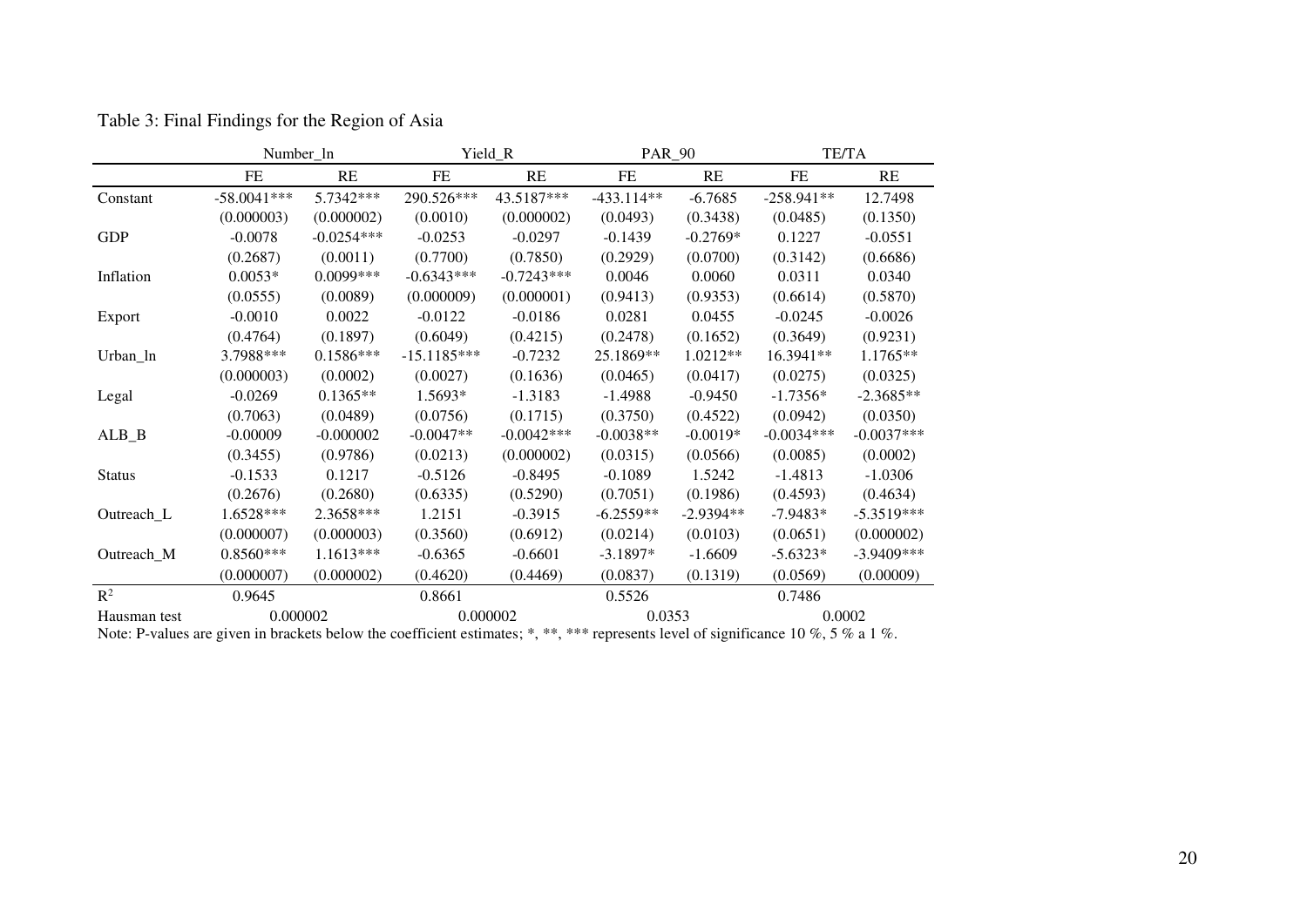### 6. CONCLUSION

Theoretical and empirical studies descried in this summarizing article confirm considerable microfinance sector development in developing countries. These studies show that rigid, statecontrolled, model of direct financing of the poor may be replaced by MFIs that are able to finance business activities effectively by combining their own and other sources. Increasing competition and pressure on financial efficiency of MFIs is then positively reflected in wider portfolio of products and services to low-income inhabitants.

However, our summary of present academic literature shows that the development of microfinance industry does not have clear conclusions from the social efficiency point of view. Many studies primarily point out insufficient choice of low-income debtors and departure from original intention which the microfinance were intended for. Academic literature also points out increasing instability of microfinance market, excessive pressure on financial efficiency, problem of risky operations and persisting financial illiteracy leading to overburdening of debtors.

This article is far from providing thorough overview of all controversial topics about microfinance. That's why we recommend the reader to focus also on further studies, especially on the topics that were not covered in this article, such as expediency of own financial sources, causes of decreasing the share of women in credit portfolios, reasons of different development of microfinance between regions, and macroeconomic influence on the development of microfinance sector.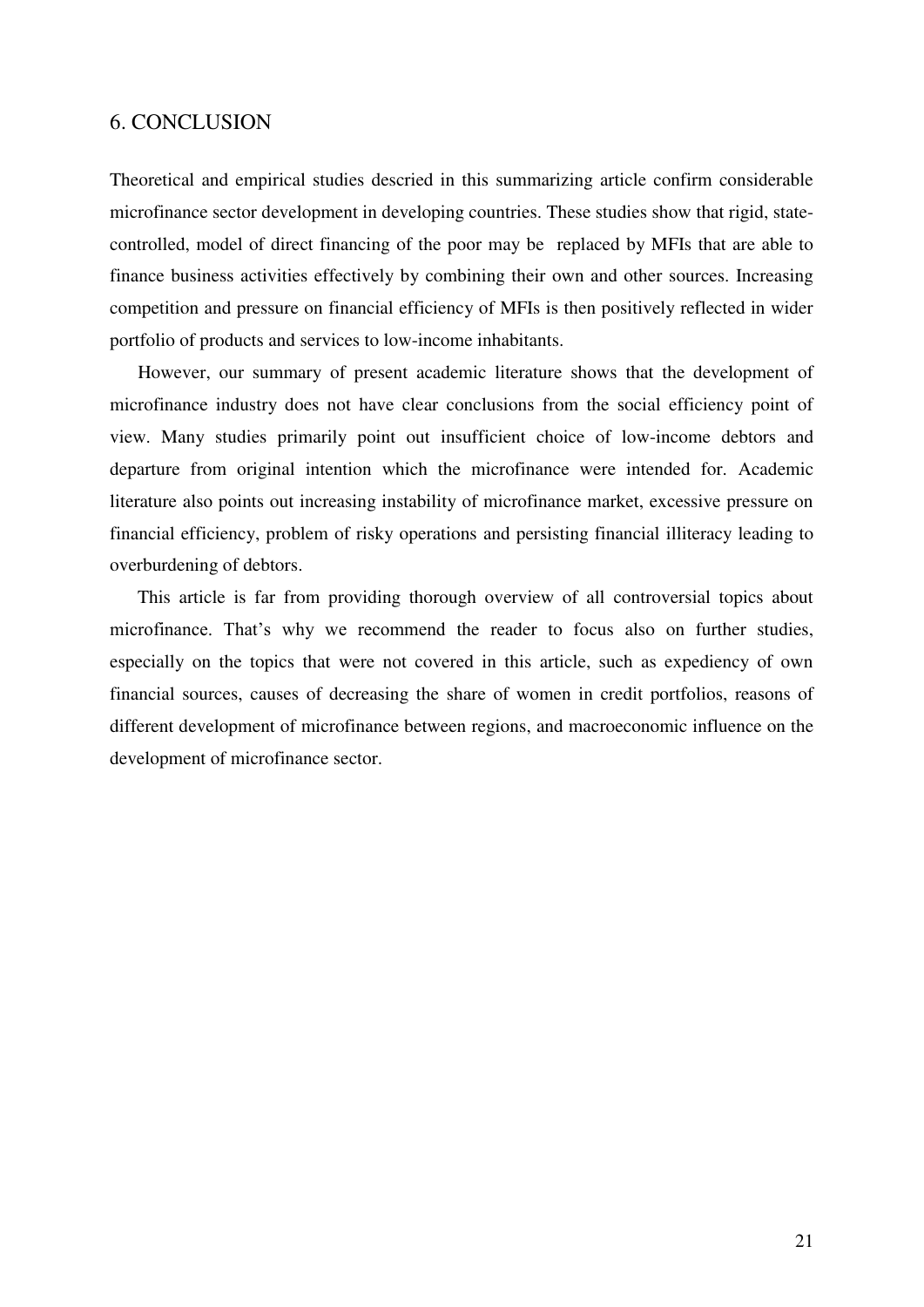# REFERENCES

AHLIN, CH.; LIN, J.; MAIO, M. 2011. Where Does Microfinance Flourish? Microfinance Institution Performance in Macroeconomic Context. *Journal of Development Economics*. 2011, Vol. 95, No. 2, pp. 105-120.

ARMENDARIZ, B.; MORDUCH, J. 2010. *The Economics of Microfinance*. 2nd edition Cambridge: MIT Press, 2010, pp. 1-468. ISBN 978-026-2014-106.

ARMENDARIZ, B.; MORDUCH, J. 2000. Microfinance Beyond Group Lending. *The Economics of Transition*. 2000, Vol. 8, No. 2, pp. 401-420.

ATKINSON, J.; DE JANVRY, A.; MCINTOSH, C.; SADOULET E. 2013. Prompting Microfinance Borrowers to Save: A Field Experiment from Guatemala. *Economic Development and Cultural Change*. 2013, Vol. 62, No. 1, pp. 21-64.

BARRY, J. J. 2012. Microfinance, the Market and Political Development in the Internet Age. *Third World Quarterly*. 2012, Vol. 33, No. 1, pp. 125-141.

BAUER, M.; CHYTILOVÁ, J.; MORDUCH, J. 2012. Behavioral Foundations of Microcredit: Experimental and Survey Evidence from Rural India. *American Economic Review*. 2012, Vol. 102, No. 2, pp. 1118-1139.

BIENER, CH.; ELING, M. 2011. The Performance of Microinsurance Programs: A Data Envelopment Analysis. *Journal of Risk and Insurance*. 2011, Vol. 78, No. 1, pp. 83-115.

BRAU, J. C.; WOLLER, G. M. 2004. Microfinance: A Comprehensive Review of the Existing Literature. *Journal of Entrepreneurial Finance*. 2004, Vol. 9, No. 1, pp. 1-27.

BURAND, D. 2009. Microfinance Managers Consider Online Funding: Is It Finance, Marketing, or Something Else Entirely [Focus Note No. 54]. Washington, D. C.: CGAP, 2009.

COLEMAN, B. E. 2006. Microfinance in Northeast Thailand: Who Benefits and How Much? *World Development*. 2006, Vol. 34, No. 9, pp. 1612-1638.

CHAHINE, S.; TANNIR, L. 2010. On the Social and Financial Effects of the Transformation of Microfinance NGOs. *International Journal of Voluntary and Nonprofit Organizations*. 2010, Vol. 21, No. 3, pp. 440-461.

CHEN, G.; RASMUSSEN, S.; REILLE, X.; ROZAS, D. 2010. Indian Microfinance Goes Public: The SKS Initial Public Offering [Focus Note No. 65]. Washington, D. C.: CGAP, 2010.

CULL, R.; DEMIRGÜÇ-KUNT, A.; MORDUCH, J. (forthcoming): Banks and Microbanks. *Journal of Financial Services Research*.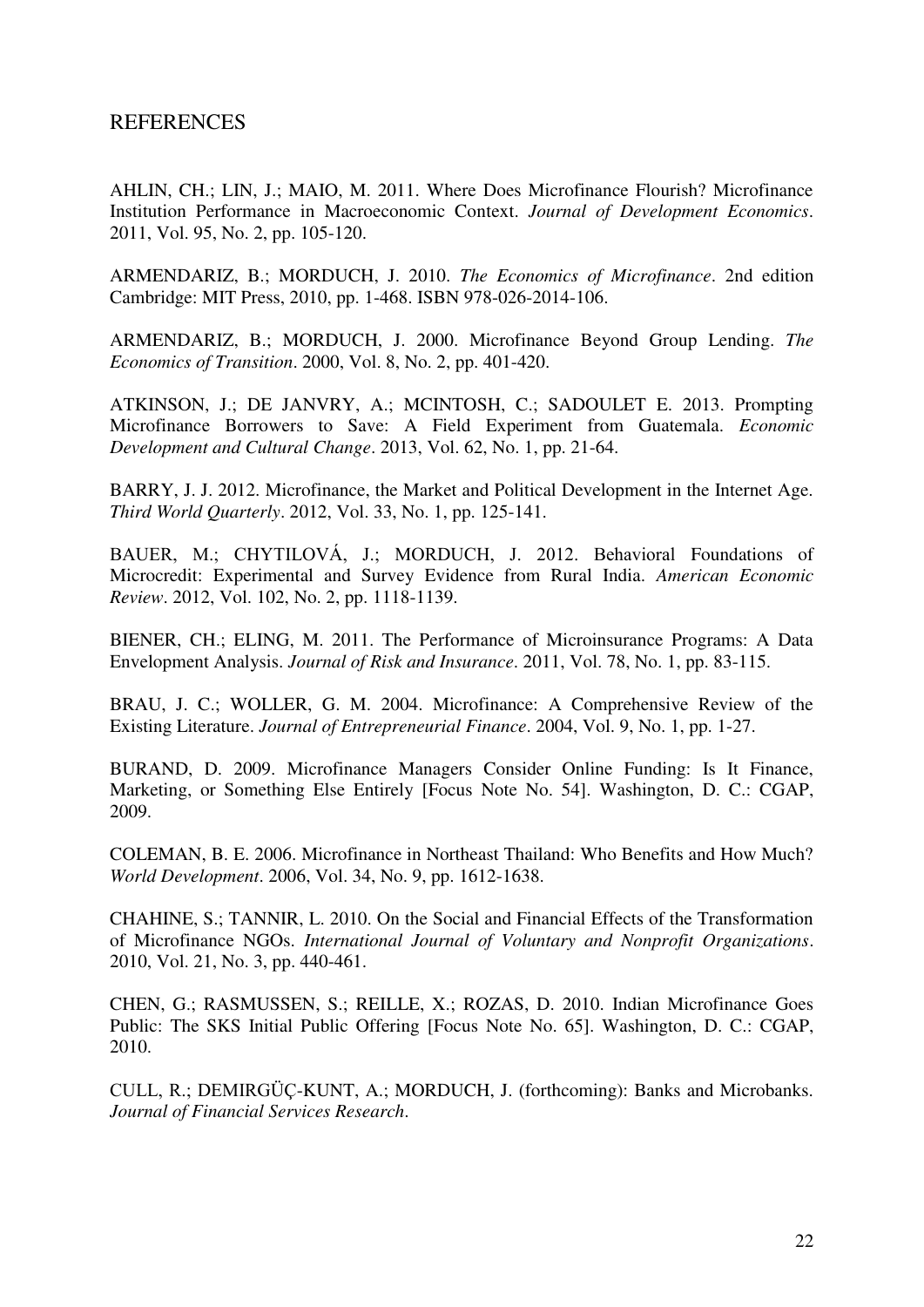CULL, R.; DEMIRGÜÇ-KUNT, A.; MORDUCH, J. 2011. Does Regulatory Supervision Curtail Microfinance Profitability and Outreach? *World Development*. 2011, Vol. 39, No. 6, pp. 949-965.

CULL, R.; DEMIRGÜÇ-KUNT, A.; MORDUCH, J. 2009. Microfinance Meets the Market. *Journal of Economic Perspectives*. 2009, Vol. 23, No. 1, pp. 167-192.

CULL, R.; DEMIRGÜÇ-KUNT, A.; MORDUCH, J. 2007. Financial Performance and Outreach: A Global Analysis of Lending Microbanks. *The Economic Journal*. 2007, Vol. 117, No. 517, pp. 107-133.

D'ESPALLIER, B.; HUDON, M.; SZAFARZ, A. 2013. Unsubsidized Microfinance Institutions. *Economics Letters*. 2013, Vol. 120, No. 2, pp. 174-176.

DEHEJIA, R.; MONTGOMERY, H.; MORDUCH, J. 2012. Do Interest Rates Matter? Credit Demand in the Dhaka Slums. *Journal of Development Economics*. 2012, Vol. 97, No. 2, pp. 437-449.

DE JANVRY, A.; MCINTOSH, C.; SADOULET, E. 2010. The Supply and Demand Side Impacts of Credit Market Information. *Journal of Development Economics*. 2010, Vol. 93, No. 2, pp. 173-188.

DOKULILOVA, L.; JANDA, K.; ZETEK, P. 2009. Sustainability of Microfinance Institutions in Financial Crisis. *European Financial and Accounting Journal*. 2009, Vol. 2, No. 4, pp. 7-33.

FERNANDO, N. A. 2006. Understanding and Dealing with High Interest Rates on Microcredit: A Note to Policy Makers in Asia and the Pacific Region. Asian Development Bank, 2006.

GALAK, J.; SMALL, D.; STEPHEN, A. T. 2011. Microfinance Decision Making: A Field Study of Prosocial Lending. *Journal of Marketing Research*. 2011, Vol. 48, SPL, pp. 130- 137.

GALEMA, R.; LENSINK, R.; MERSLAND, R. 2012. Do Powerful CEOs Determine Microfinance Performance? *Journal of Management Studies*. 2012, Vol. 49, No. 4, pp. 718- 742.

GARMAISE, M. J.; NATIVIDAD, G. 2013. Cheap Credit, Lending Operations, and International Politics: The Case of Global Microfinance. *The Journal of Finance*. 2013, Vol. 68, No. 4, pp. 1551-1576.

GHALIB, A. K. 2013. How Effective is Microfinance in Reaching the Poorest? Empirical Evidence on Program Outreach in Rural Pakistan. *Journal of Business Economics and Management*. 2013, Vol. 14, No. 3, pp. 467-480.

GHANI, U.; MAHMOOD, Z. 2011. Antecedents of Market Orientation in the Microfinance Industry of Pakistan. *African Journal of Business Management*. 2011, Vol. 5, No. 5, pp. 1822- 1831.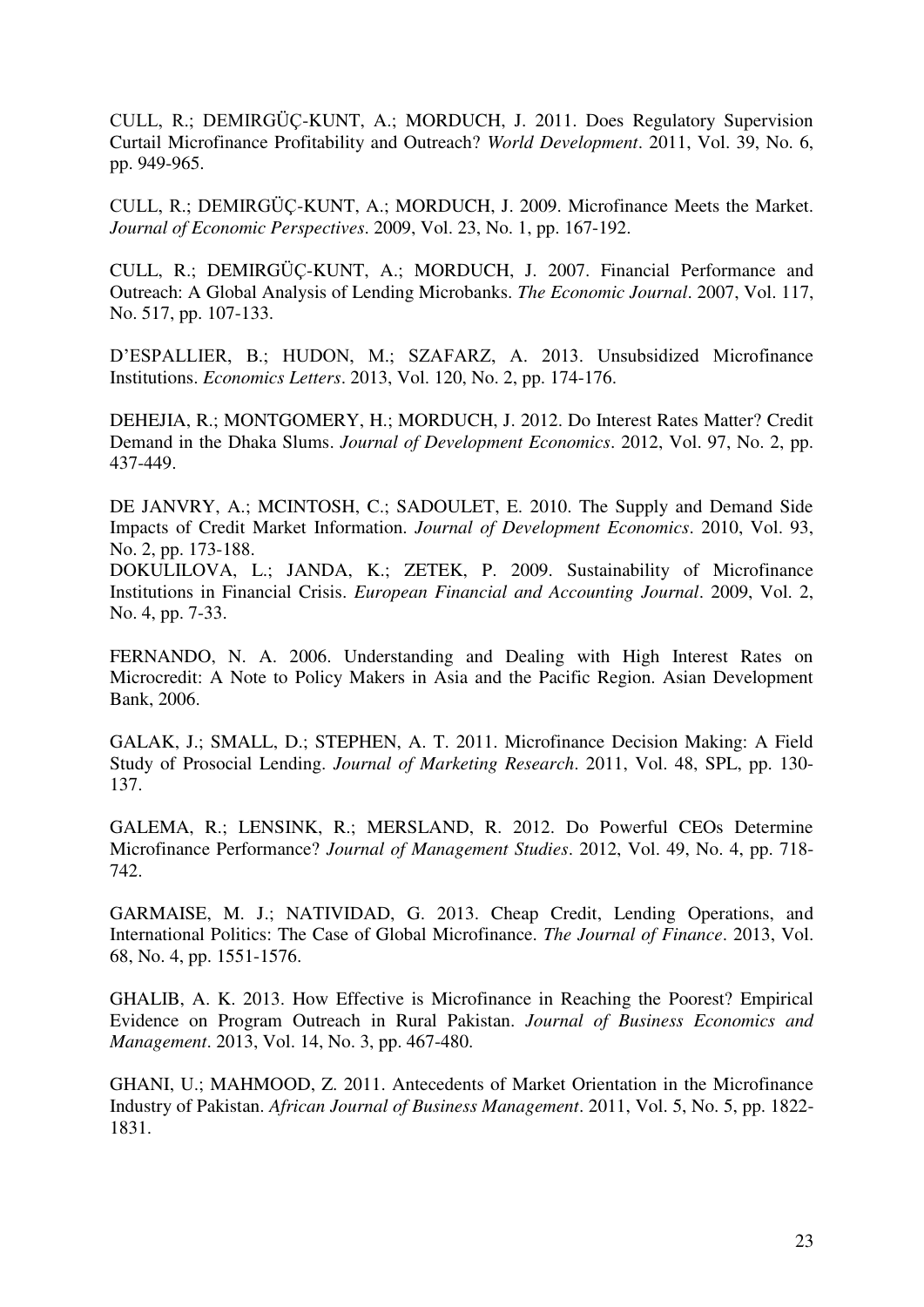GUHA, B.; CHOWDHURY, P. R. 2013. Micro-finance Competition: Motivated Microlenders, Double-Dipping and Default. *Journal of Development Economics*. 2013, Vol. 105, pp. 86-102.

GUTIÉRREZ-NIETO, B.; SERRANO-CINCA, C.; MOLINERO, C. M. 2009. Social Efficiency in Microfinance Institutions. *Journal of the Operational Research Society*. 2009, Vol. 60, No. 1, pp. 104-119.

HAMADA, M. 2010. Commercialization of Microfinance in Indonesia: The Shortage of Funds and the Linkage Program. *The Developing Economies*. 2010, Vol. 48, No. 1, pp. 156- 176.

HARTARSKA, V.; SHEN, X.; MERSLAND, R. 2013. Scale Economies and Input Price Elasticities in Microfinance Institutions. *Journal of Banking&Finance*. 2013, Vol. 37, No. 1, pp. 118-131.

HARTARSKA, V.; NADOLNYAK, D. 2007. Do Regulated Microfinance Institutions Achieve Better Sustainability and Outreach? Cross-Country Evidence. *Applied Economics*. 2007, Vol. 39, No. 10, pp. 1207-1222.

HARTARSKA, V. 2005. Governance and Performance of Microfinance Institutions in Central and Eastern Europe and the Newly Independent States. *World Development*. 2005, Vol. 33, No. 10, pp. 1627-1643.

HARPER, M. 2012. Microfinance Interest Rates and Client Returns. *Journal of Agrarian Change*. 2012, Vol. 12, No. 4, pp. 564-574.

HELMS, B. 2006. *Access For All: Building Inclusive Financial Systems*. Washington, DC: World Bank. 2006, p. 76-77, ISBN 0-8213-6360-3.

HERMES, N.; LENSINK, R.; MEESTERS, A. 2011. Outreach and Efficiency of Microfinance Institutions. *World Development*. 2011, Vol. 39, No. 6, pp. 938-948.

HERMES, N.; LENSINK, R. 2007. The Empirics of Microfinance: What Do We Know? *The Economic Journal*. 2007, Vol. 117, No. 517, F1-F10.

HOLLIS, A.; SWEETMAN, A. 1998. Microcredit: What Can We Learn From the Past? *World Development*. 1998, Vol. 26, No. 10, pp. 1875-1891.

HUDON, M.; TRACA, D. 2011. On the Efficiency Effects of Subsidies in Microfinance: An Empirical Inquiry. *World Development*. 2011, Vol. 39, No. 6, pp. 966-973.

JANDA, K.; RAUSSER, G.; SVAROVSKA, B. (forthcoming): Can Investment in Microfinance Funds Improve Risk-Return Characteristics of a Portfolio? *Technological and Economic Development of Economy*.

JANDA, K.; SVÁROVSKÁ, B. 2010. Investing into Microfinance. *Journal of Business Economics and Management*. 2010, Vol. 11, No. 3, pp. 483-510.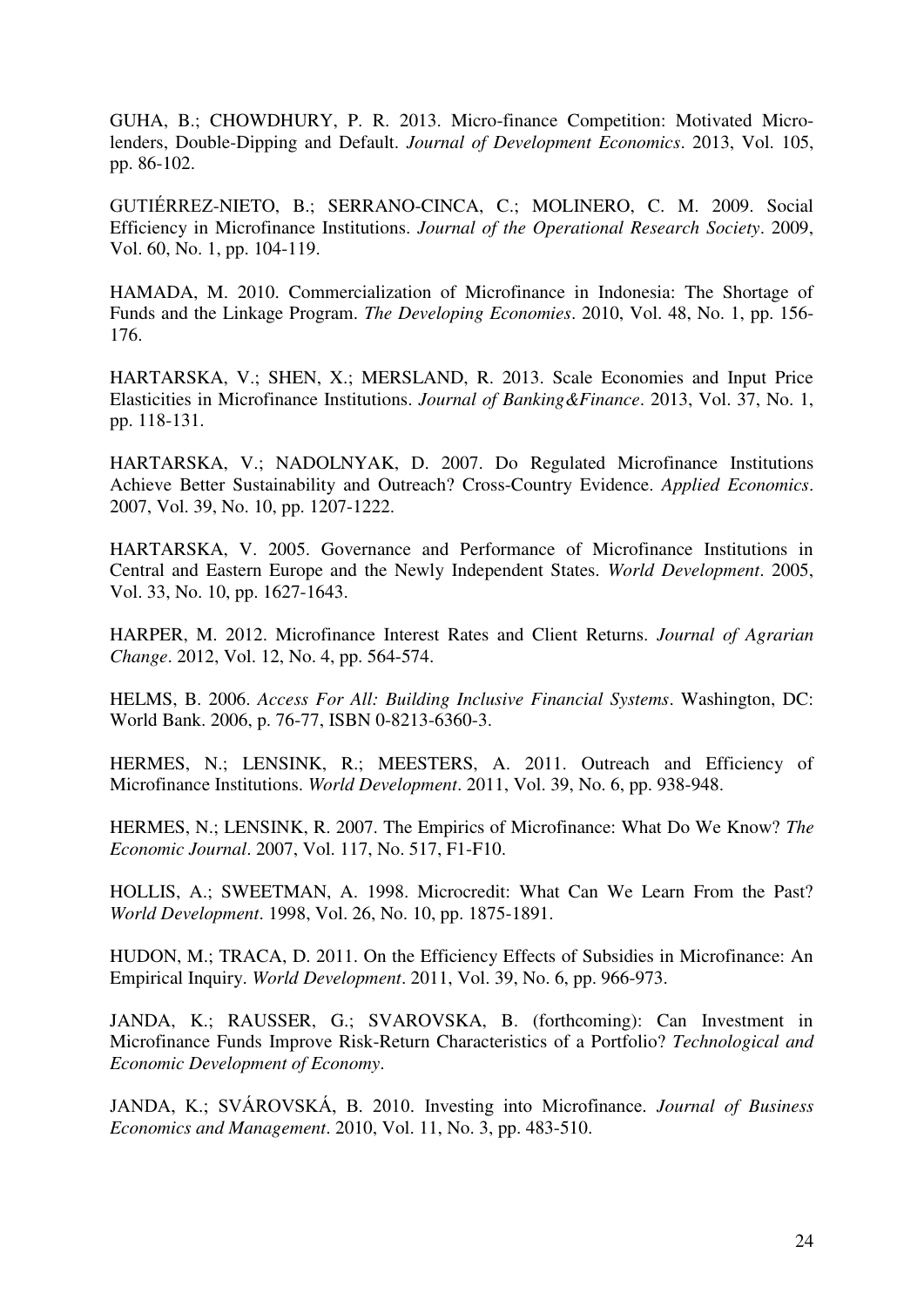JANDA, K.; TURBAT, B. 2013. Determinants of Financial Performance of Microfinance Institutions in Central Asia. *Post-Communist Economies*. 2013, Vol. 4, No. 25, pp. 558-569.

JANDA, K.; ZETEK, P. (forthcoming): Macroeconomic Factors Influencing Interest Rates of Microfinance Institutions in Latin America and the Caribbean. *Agricultural Economics*.

KAPOOR, M.; MORDUCH, J.; RAVI, S. 2007. From Microfinance to m-Finance. *Innovations: Technology, Governance, Globalization*. 2007, Vol. 2, No. 1-2, pp. 82-90.

KARLAN, D.; ZINMAN, J. 2010. Expanding Credit Access: Using Randomized Supply Decisions to Estimate the Impacts. *Review of Financial Studies*. 2010, Vol. 23, No. 1, pp. 433-464.

KARLAN, D.; ZINMAN, J. 2008. Credit Elasticities in Less-Developed Economies: Implications for Microfinance. *American Economic Review*. 2008, Vol. 98, No. 3, pp. 1040- 1068.

KHANDKER, S. R. 2005. Microfinance and Poverty: Evidence Using Panel Data from Bangladesh. *The World Bank Economic Review*. 2005, Vol. 19, No. 2, pp. 263-286. KNIGHT, T.; HOSSAIN, F.; REES, C. J. 2009. Microfinance and the Commercial Banking System: Perspectives from Barbados. *Progress in Development Studies*. 2009, Vol. 9, No. 2, pp. 115-125.

KONO, H.; TAKAHASHI, K. 2010. Microfinance Revolution: its Effects, Innovations, and Challenges. *The Developing Economies*. 2010, Vol. 48, No. 1, pp. 15-73.

KUMAR, K.; MCKAY, C.; ROTMAN, S. 2010. Microfinance and Mobile Banking: The Story So Far [Focus Note No. 62]. Washington, D.C.: CGAP, 2010.

LAUER, K. 2008. Transforming NGO MFIs: Critical Ownership Issues to Consider [Occasional Paper No. 13]. Washington, D.C.: CGAP, 2008.

LEATHERMAN, S.; GEISSLER, K.; GRAY, B.; GASH, M. 2013. Health Financing: A New Role for Microfinance Institutions? *Journal of International Development*. 2013, Vol. 25, No. 7, pp. 881-896.

LOUIS, P.; SERET, A.; BAESENS, B. 2013. Financial Efficiency and Social Impact of Microfinance Institutions Using Self-Organizing Maps. *World Development*. 2013, Vol. 46, pp. 197-210.

MADER, P.; WINKLER, A. 2013. Rise and Fall of Microfinance in India: The Andhra Pradesh Crisis in Perspective. *Strategic Change*. 2013, Vol. 22, No. 1-2, pp. 47-66.

MALLICK, D. 2012. Microfinance and Moneylender Interest Rate: Evidence from Bangladesh. *World Development*. 2012, Vol. 40, No. 6, pp. 1181-1189.

MATIN, I.; HULME, D.; RUTHERFORD, S. 2002. Finance for the Poor: From Microcredit to Microfinancial Services. *Journal of International Development*. 2002, Vol. 14, No. 2, pp. 273-294.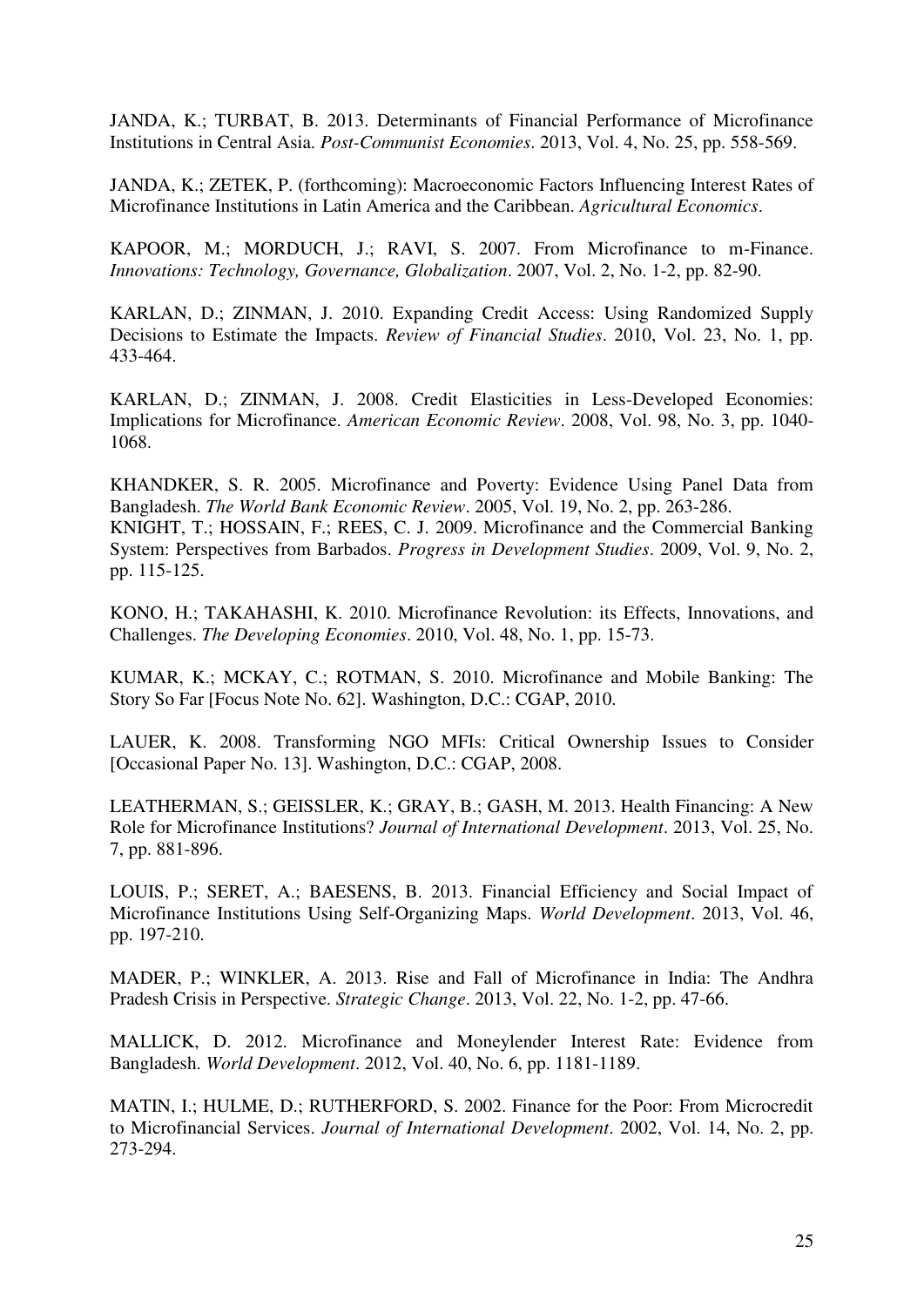MCINTOSH, C.; WYDICK, B. 2005. Competition and Microfinance. *Journal of Development Economics*. 2005, Vol. 78, No. 2, pp. 271-298.

MCINTOSH, C.; JANVRY, A.; SADOULET, E. 2005. How Rising Competition Among Microfinance Institutions Affects Incumbent Lenders. *The Economic Journal*. 2005, Vol. 115, No. 506, pp. 987-1004.

MERSLAND, R.; RANDØY, T.; STRØM, Ø. R. 2011. The Impact of International Influence on Microbanks' Performance: A Global Survey. *International Business Review*. 2011, Vol. 20, No. 2, pp. 163-176.

MERSLAND, R.; STRØM, R. Ø. 2010. Microfinance Mission Drift?: A Resource-Based Approach. *World Development*. 2010, Vol. 38, No. 1, pp. 28-36.

MERSLAND, R.; STRØM, Ø. R. 2009. Performance and Governance in Microfinance Institutions. *Journal of Banking*. 2009, Vol. 33, No. 4, pp. 662-669.

MORDUCH, J. 1999a. The Role of Subsidies in Microfinance: Evidence from the Grameen Bank. *Journal of Development Economics*. 1999, Vol. 60, No. 1, pp. 229-248. MORDUCH, J. 1999b. The Microfinance Promise. *Journal of Economic Literature*. 1999, Vol. 37, No. 4, pp. 1569-1614.

MORDUCH, J. 2000. The Microfinance Schism. *World Development*. 2000, Vol. 28, No. 4, pp. 617-629.

MOSLEY, P.; HULME, D. 1998. Microenterprise Finance: Is There a Conflict Between Growth and Poverty Alleviation? *World Development*. 1998, Vol. 26, No. 5, pp. 783-790.

PORTEOUS, D. 2006. Competition and Microcredit Interest Rates [Focus Note No. 33]. Washington, D.C.: CGAP, 2006.

QUAYES, S. 2012. Depth of Outreach and Financial Sustainability of Microfinance Institutions. *Applied Economics*. 2012, Vol. 44, No. 26, pp. 3421-3433.

RANDØY, T.; STRØM, R. Ø.; MERSLAND, R. (forthcoming): The Impact of Entrepreneur-CEOs in Microfinance Institutions. *Entrepreneurship Theory and Practice*.

ROBERTS, P. W. 2013. The Profit Orientation of Microfinance Institutions and Effective Interest Rates. *World Development*. 2013, Vol. 41, pp. 120-131.

ROSENBERG, R. 2007. CGAP Reflections on the Compartamos Initial Public Offering: A Case Study on Microfinance Interest Rates and Profits [Focus Note No. 42]. Washington, D.C.: CGAP, 2007.

ROSENBERG, R.; GAUL, S.; FORD, W.; TOMILOVA, O. 2013. Microcredit Interest Rates and Their Determinants 2004-2011. Access to Finance Forum: CGAP, 2013. No. 7, pp. 1-28.

SANDBERG, J. 2012. Mega-interest on Microcredit: Are Lenders Exploiting the Poor? *Journal of Applied Philosophy*. 2012, Vol. 29, No. 3, pp. 169-185.